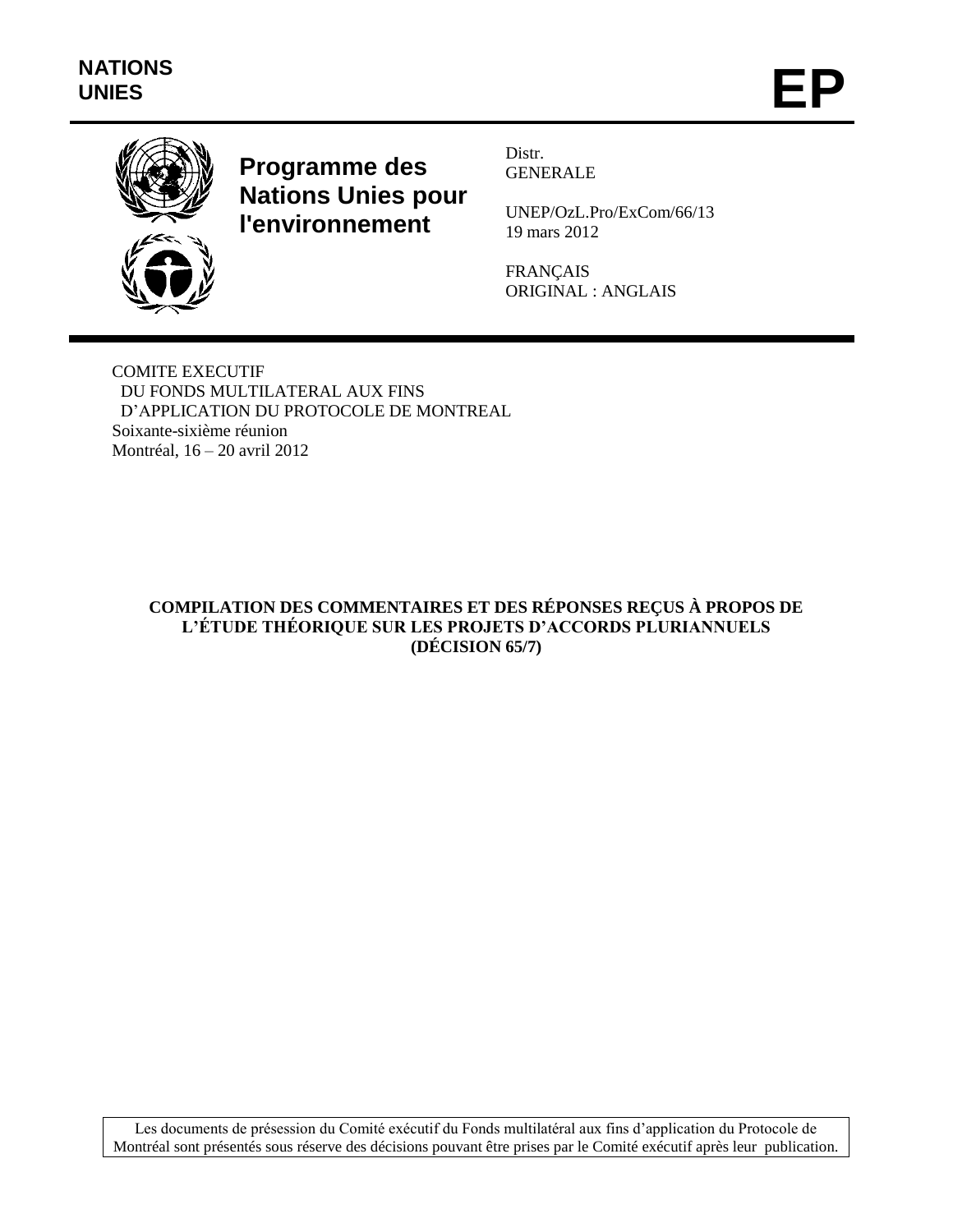# **Contexte**

1. Dans sa décision 65/7, le Comité exécutif a demandé à l'Administrateur principal, Suivi et évaluation de « compiler dans une annexe les commentaires, les observations et toutes les réponses reçus sur l'étude théorique, et de présenter cette annexe avec un corrigendum si nécessaire, pour examen plus approfondi par le Comité exécutif à sa 66<sup>e</sup> réunion. »

2. Ce document comprend deux annexes. L'annexe I : Commentaires et réponses reçus après la diffusion du premier projet de document aux agences bilatérales et d'exploitation, et l'annexe II : Commentaires et réponses reçus par les groupes de l'Argentine et du Royaume-Uni de Grande-Bretagne et d'Irlande du Nord pendant les délibérations intersessions. Les réponses ont été communiquées par les consultants ayant rédigé l'étude théorique et l'Administrateur principal, Suivi et évaluation.

3. L'Administrateur principal, Suivi et évaluation peut préparer un corrigendum au document UNEP/OzL.Pro/ExCom/65/9 qui sera émis par le Secrétariat, si le Comité exécutif le juge nécessaire.

#### **Recommandation**

4. Le Comité exécutif pourrait souhaiter prendre note des commentaires et des réponses reçus sur l'étude théorique sur l'évaluation des projets d'accords pluriannuels contenus dans le document UNEP/OzL.Pro/ExCom/66/13, et du fait que l'Administrateur principal, Suivi et évaluation émettra un corrigendum au document UNEP/OzL.Pro/ExCom/65/9 sur l'étude théorique, si nécessaire.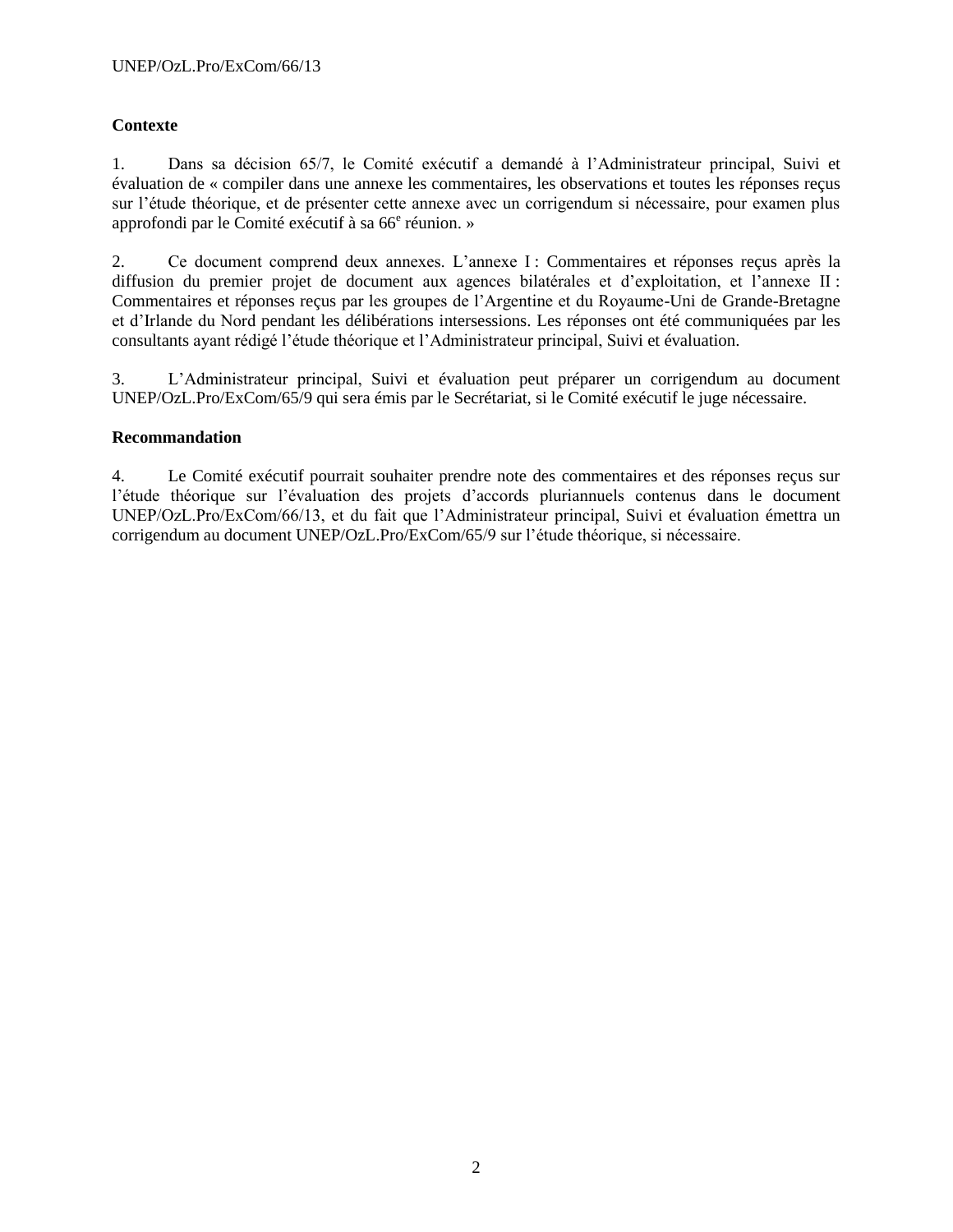### **Annex I**

# **COMMENTS AND RESPONSES RECEIVED FOLLOWING THE DISSEMINATION OF THE FIRST DRAFT TO THE BILATERAL AND IMPLEMENTING AGENCIES**

#### **Bilateral agencies**

### **I. Canada**

1. **Comment**: Given that an evaluation of terminal phase-out management plans (TPMPs) was completed only a couple of years ago, my understanding had been that this study and follow-up evaluation would focus only on non-low-volume-consuming (non-LVC) countries, but I see that a number of LVC countries have been included in the sample. I think the main focus at this stage should be non-LVC countries; however, if LVC countries are included, it would be important to explain how the evaluation would provide additional findings or cover new issues with respect to LVC countries, in light of the relatively recent evaluation conducted.

2. I also think it would be useful, whether in the desk study, or final evaluation, to provide more context regarding the evolution of the multi-year agreement (MYA) modality within the Multilateral Fund.

3. **Answer**: It will be taken into account and included in the final report.

### **ISSUE**

4. **Page 3 (Findings of the study), paragraph 2**: "The main cause for delayed submissions was the slow rate of disbursement of the existing tranches. Nevertheless, in almost all cases, the agencies indicated that these delays had no negative impact on compliance because the countries had an operational licensing system that ensured compliance."

5. **Comment**: This raises the question of what were the causes for the slow rate of disbursement. This could perhaps be addressed briefly here.

6. **Answer**: The causes of slow disbursements are indicated in Annex 10. Mainly, they are related to the insufficient progress in implementation and availability of resources from earlier approved tranches.

# **ISSUE**

#### 7. **Page 4, (Issues for investigation during phase II of the evaluation), paragraph 4**

8. **Comment**: A key issue missing, in my view, is an assessment of the direct contribution to phase-out of all key MYA activities (i.e. including R&R and training, and when applicable, investment projects). Why limit the review to the effectiveness of the incentive schemes and licensing systems, when R&R and training typically form such large components of MYAs? On a related note, it would be interesting to see the relative cost of key MYA components overall in percentage terms – this would help to determine which components need to be examined more closely in light of their financial weight.

9. **Answer:** To be taken into account in the final evaluation report.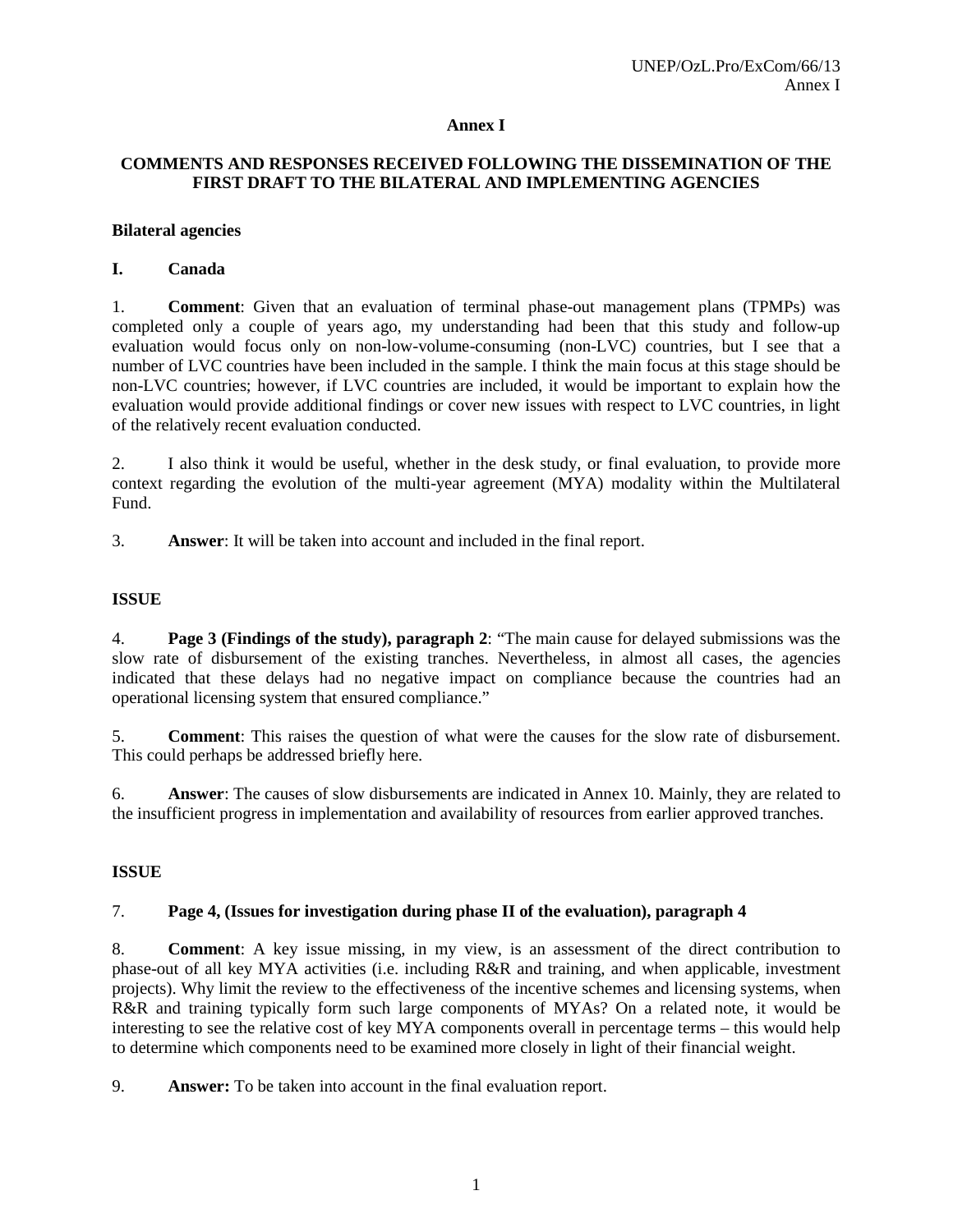# **ISSUE**

#### 10. **Page 4, paragraph 5 (e) Issues related to the implementation and functioning of licensing and permit systems**

11. **Comment**: If the Executive Committee agrees to approve a separate evaluation of licensing systems, it will be important to explain how this element of the MYA evaluation will differ or complement the other evaluation (or vice versa).

12. **Answer:** We know now that the Executive Committee decided to recommend against an evaluation of licensing systems.

#### **ISSUE**

13. **Page 16, paragraph 67**: "The decreasing ratio of the non-compliance cases can be related to the effectiveness of the MYAs in assisting countries to achieve their objectives. The agreements became a predominant funding tool of the Multilateral Fund by the end of the 1990's while the first compliance target for the Article 5 countries under the Montreal Protocol was the freeze of the consumption of CFCs in 1999. It was only natural that it would take a couple of years before the MYA impact on countries' ability to comply with the reduction targets would be visible."

14. **Comment**: While it would be nice to think so, one cannot necessarily make this conclusion without further investigation. Could the decreasing ratio of non-compliance be associated with more countries adopting legislation, less new-comers adhering to the Montreal Protocol over time, increased awareness of the Montreal Protocol obligations among governments, etc..

15. **Answer:** Further analysis to be made during the evaluation

#### **ISSUE**

16. **Page 17, Paragraph 74**: "Since the MYAs became the predominant funding modality, access to funding seems to have become a non-issue for the Executive Committee. Starting 2001 records of the Implementation Committee and the Meetings of the Parties do not to include cases where countries justify their non-compliance by difficulties in accessing funds."

17. **Comment**: I believe the access to funding issue, which affected mostly LVC countries, was more resolved by decisions clearly allowing funding for the preparation and implementation of refrigerant management plans (RMPs) (late 1990s) and RMP update (2000). However, it would be important to consider to what extent the RMP modality itself influenced the nature and development of MYAs for larger countries, as the RMP was the first project modality to incorporate commitments by recipient countries to meet overall consumption Montreal Protocol targets (see decision 31/48). Interestingly, the MYAs for non-LVC countries then later influenced the shape of MYAs for LVC countries (i.e. the TPMPs – decision 45/54).

18. **Answer**: We agree that approvals of RMPs were a critical step in assisting LVC countries and some non-LVC countries prior to MYAs. The influences of RMPs and MYAs for non-LVC countries will be further analysed in the final report.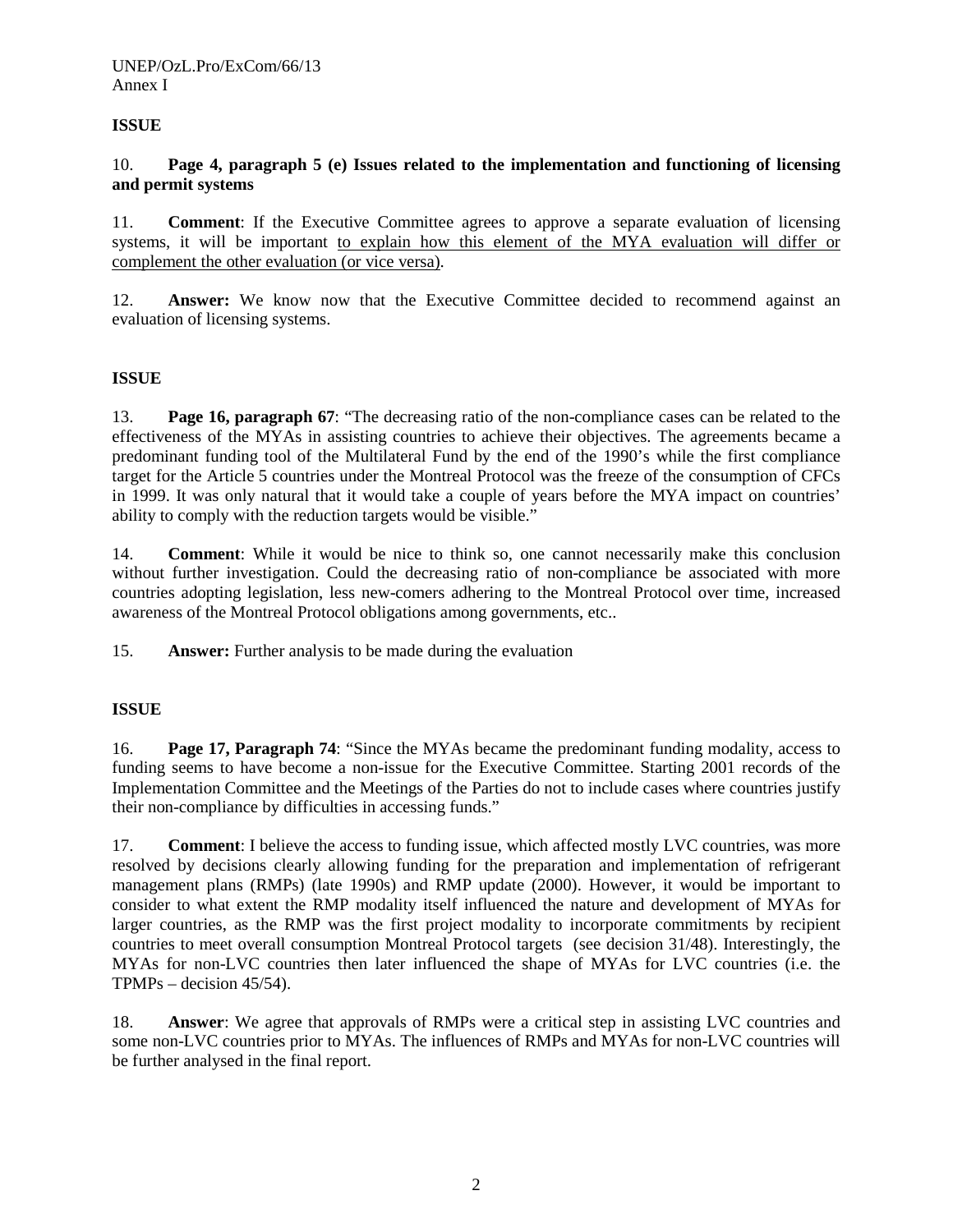# **ISSUE**

19. **Page 19, paragraph 83**: "In general, the MYAs achieve better cost-effectiveness than the  $cost$ -effectiveness thresholds that were approved at the  $16<sup>th</sup>$  meeting of the Executive Committee in 1995 and the advantage of the MYAs in many cases is significant. For instance, the actual cost-effectiveness value of the MYAs for domestic refrigeration sub-sector is US \$6.67, while the value in the 1995 decision is US \$13.76; for foam in the general category the comparison is US \$4.91 for the actual of MYAs, against US \$9.53 for the value in the decision (The cost-effectiveness thresholds approved at the  $16<sup>th</sup>$  meeting are provided in Annex III). The values from the  $16<sup>th</sup>$  meeting do not include methyl bromide since these projects were not funded at the time."

20. **Comments**: I think it would be important to explain that MYAs for non-LVC countries began to be approved when most of the manufacturing in the countries concerned had been approved for phase-out – thus the main sector addressed by these MYAs was the servicing sector. In the servicing sector, there were no cost-effectiveness thresholds. Over time, taking into account funding negotiated for some of the first MYAs (Malaysia, Thailand, Turkey), an understanding was reached where funding for the servicing sector in non-LVC countries would be provided on the basis of US \$5/kg, plus a PMU (it would be important to get feedback here from key Secretariat officials on how the US \$5/kg evolved and was applied). Consequently, comparing the c/e of MYAs with the c/e of thresholds or c/e of stand-alone investment projects is a little like comparing apples and oranges. If done, important qualifiers need to be made.

21. **Answer**: To be taken into account in the final evaluation.

# **ISSUE**

22. **Page 6 Paragraph 21**: "There seems to be considerable discrepancy in accounting the targeted impact of MYAs in relation to the Article 7 data. This is shown in the starting point level of ODS phase-out of the MYAs against the reported ODS consumption under Article 7 of the Montreal Protocol in the first year of the MYA and the cumulative phase-out level of the MYAs against the cumulative reported consumption under Article 7 of the Montreal Protocol".

23. **Comment**: Is there really a discrepancy? Again, the Secretariat could help here, but it is important to consider that the targets, and consequently reported impacts of most MYAs, were based on the Montreal Protocol targets. Hence, if a country's CFC baseline under the Montreal Protocol was X, it was often agreed that X would be the target for each year (or at least some years) between the time approval and the 2005 50% reduction, recognizing that countries may very well consume less than the maximum allowed under the Montreal Protocol (and the agreements), but that they could consume to these maximums should they wish to do so. In most cases, countries ended up consuming less CFCs than the maximums allowed under the Montreal Protocol or their MYAs – however, the practice has been to account for the reductions that would have taken place should countries have consumed up to their MYA targets. The issue here may be less one of discrepancy, but of accounting for phase-out under the Multilateral Fund; i.e. should we be counting phase-out of consumption which never took place under the progress reports?

24. **Answer**: The forecasted MYA stating point determines overall ODS phase out target and subsequently the level of MYA funding. The inflated starting point (resulting in discrepancy with actual Article 7 data for the same year) may cause overfunding in one country leading to inequality in allocation of resources (see paragraph 62).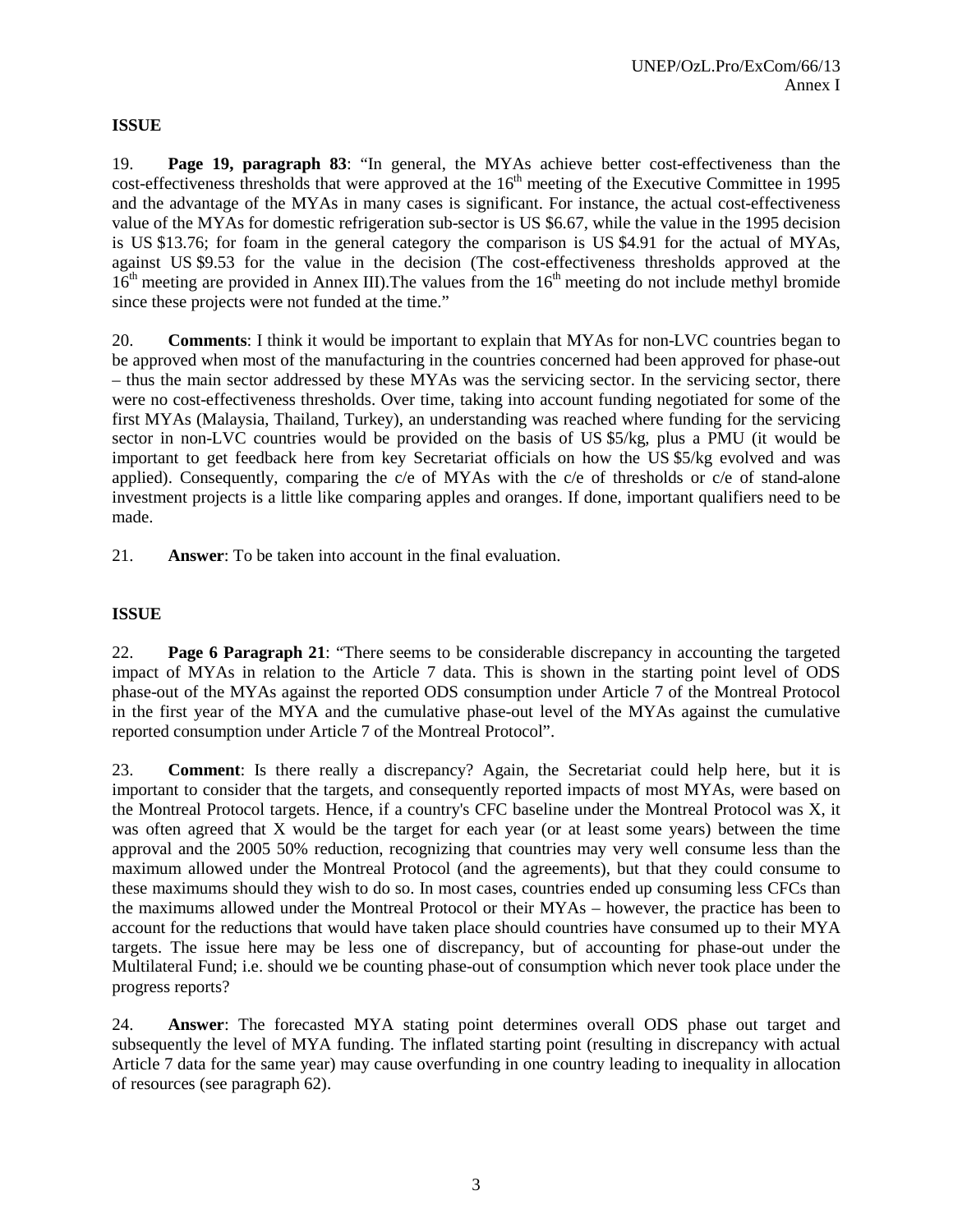25. The difference in MYA targets (allowable consumption) and actual Article 7 data because of faster rate of phase out in the country is indeed the issue of accounting as indicated in the last sentence of PC14 comments.

# **ISSUE**

26. **Page 21, paragraph 93**: "Considering that the MYAs have a minimum a life of five years and that the total level of funding was determined at the time of their approval, it is a significant achievement that the budgets have proved to be sufficient to accomplish the tasks designed. Two factors could have contributed to the sufficient budgeting of the MYAs."

27. **Comment**: It would be interesting to examine the extent to which some MYAs may have been over-funded, or if one prefers, funded to an extent which resulted in funds being available to undertaken activities not originally envisaged; i.e. see China foam and solvent sector plans, Brazil MYA where the Executive Committee agreed that funds could be re-directed towards disposal activities, Indonesia where it was agreed that funds could be re-directed to assist enterprises established before the cut-off date (around  $51<sup>st</sup>$  meeting I believe).

28. **Answer**: Such assessment is proposed to be conducted in Argentina, Brazil, India, Indonesia (see paragraph 22).

# **ISSUE**

29. **Page 7, paragraph 26**: "Provisions have been included into the HCFC agreement which require that "Any remaining funds will be returned to the Multilateral Fund upon closure of the last tranche of the plan" (paragraph 7 of the Agreement). This intends to manage the unknown factors associated with HCFC phase-out funding in the current stage. It could, however, increase the burden of expenditure for monitoring of MYA tranches. For instance it may require collecting data on individual projects to know the planned and actual technology applied and cost incurred. Since some of substitute technologies are going through a development cycle, the HCFC phase-out plans may catch the higher end of the cost cycle and result in budget shortfalls. There may need further consideration of the issues associated with the uncertainties of the funding of HCFC MYAs."

30. **Comment**: Not sure I understand why returning any unused remaining funds would increase the monitoring burden. The agencies always have to keep track of how much funds are disbursed and, even under stand-alone projects, they would have to return any unused funds.

31. **Answer**: To be explained or amended in the final report.

#### **ISSUE**

32. **Page 24, paragraph 109**: "All 32 countries in the sample reported requirements of permits for import of bulk effective licensing system, however, requires quotas to restrict ODS imports, procedures for an equitable quota allocation system. Twenty-nine countries reported that the quota system for import of bulk ODSs was in place."

33. **Comment**: Argentina does have a licensing system for the import/export of bulk ODS. I am not sure if the issue here is that they did not inform the evaluation team that they have one, or if there is an error.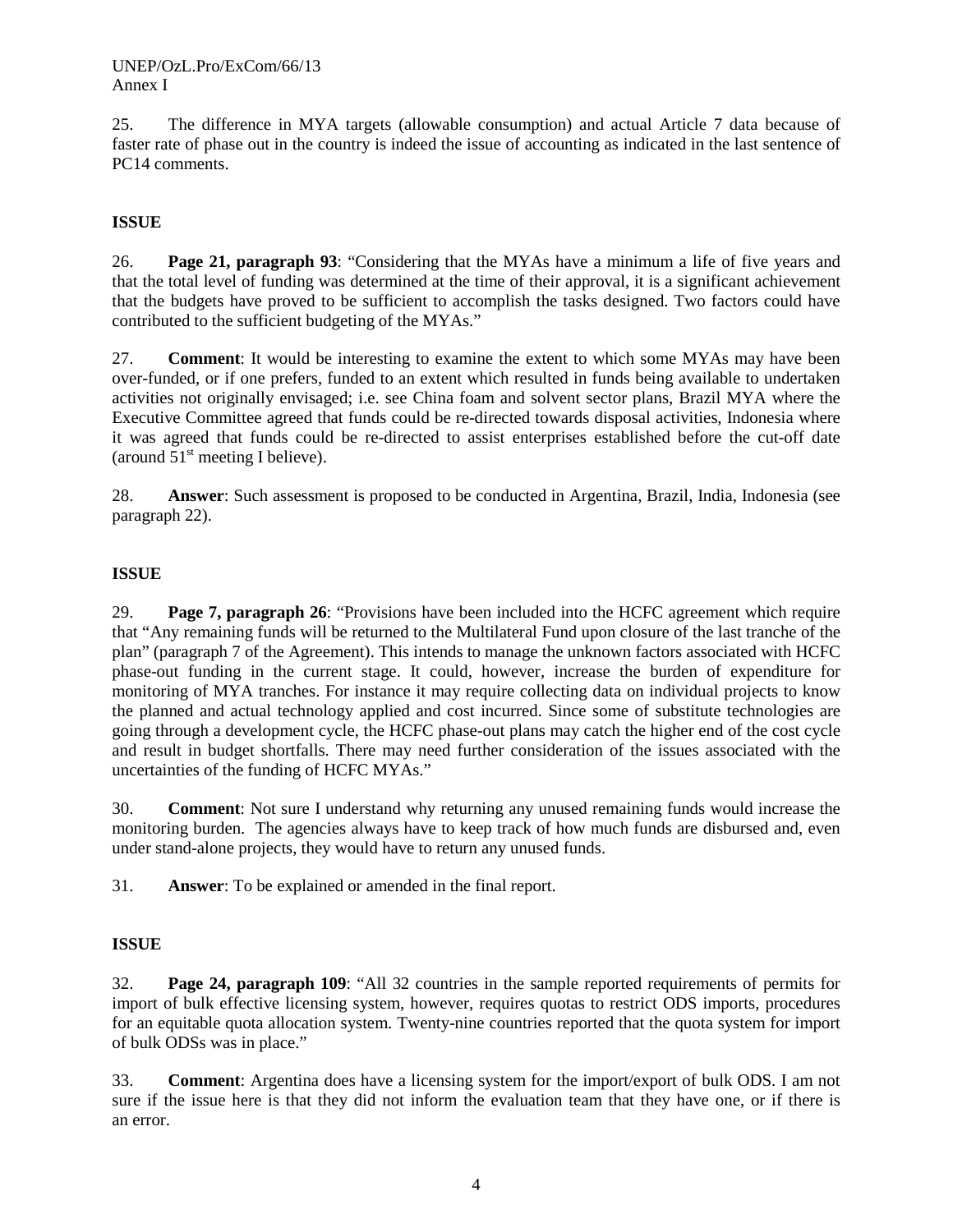34. **Answer**: It was not reflected in the last Argentina country programme report. If the legislation is in place, the sentence should be deleted.

# **ISSUE**

35. **Page 25, paragraph 113**: "For the same sample, the study examined the duration between the approval of MYAs and the time a country introduced its ODS import licensing system, using the approval of the MYAs as a point of reference. The conclusion is that duration varies between -12 to 5 years, which means that 75% of countries had licensing systems in place prior to the approval of MYA, with some countries having such systems in place as much as 12 years preceding MYA approval as a result of institutional and technical assistance projects. 25 per cent of countries did not have these systems until 5 years after the approval of their MYAs."

36. **Comment**: I doubt that 12 years before the approval of MYAs, i.e. in the late 1980s or early 1990s, 75% of Article 5 countries had licensing systems in place. I think what is meant here is that 75% of countries had licensing systems in place prior to the approval of MYA, with one country (or some countries) having such systems in place as much as 12 years preceding MYA approval?

37. **Answer**: This is correct. Paragraph 113 is corrected accordingly

### **ISSUE**

38. **Page 10, paragraph 43**: "56.8 per cent of deferred tranches is a high percentage. Most of deferred tranches resulted from delayed actions and management drawbacks of implementing agencies. The main cause for delayed submission was the slow rate of disbursement of the existing tranches. In the course of preparation of the consolidated progress report the Secretariat asked implementing agencies if slow disbursement or implementation would have an impact on the country's ability to comply with the phase-out. In almost all cases, the agencies indicated that these delays would have no negative impact on compliance. The reason was that the respective country had an operational licensing system that should ensure compliance; and that it had already phased out consumption and had not received any imports for over a year.<sup>[1](#page-6-0)</sup> The remaining 13 delayed tranches have not been spent for the implementation CFC NPPs and TPMPs but were integrated into HPMPs confirmed the implementing agencies' conclusion."

39. **Comment**: This raises the question of the direct contribution of MYAs to compliance. Is it the incentive that they provide to governments to enact and enforce legislation which ensures compliance or the activities conducted under the MYAs themselves? If the activities are not absolutely necessary to ensure compliance, what are their values? Maybe just reducing the negative economic impact compliance can have on the refrigeration servicing sector?

40. **Answer**: The future evaluation team may include interviews with implementing agencies and countries concerned to clarify this issue.

# **ISSUE:**

41. **Page 11, paragraph 44**: "The internal procedures of implementing agencies as well as the requirements for some institutional arrangements can be too complex for recipient countries and can cause delays as indicated in paragraph 1 of Annex XIII. The implementing agencies should be more selective in formulation such requirements in addressing HCFC phase-out in Article 5 countries."

<span id="page-6-0"></span> <sup>1</sup> UNEP/OzL.Pro/ExCom/58/10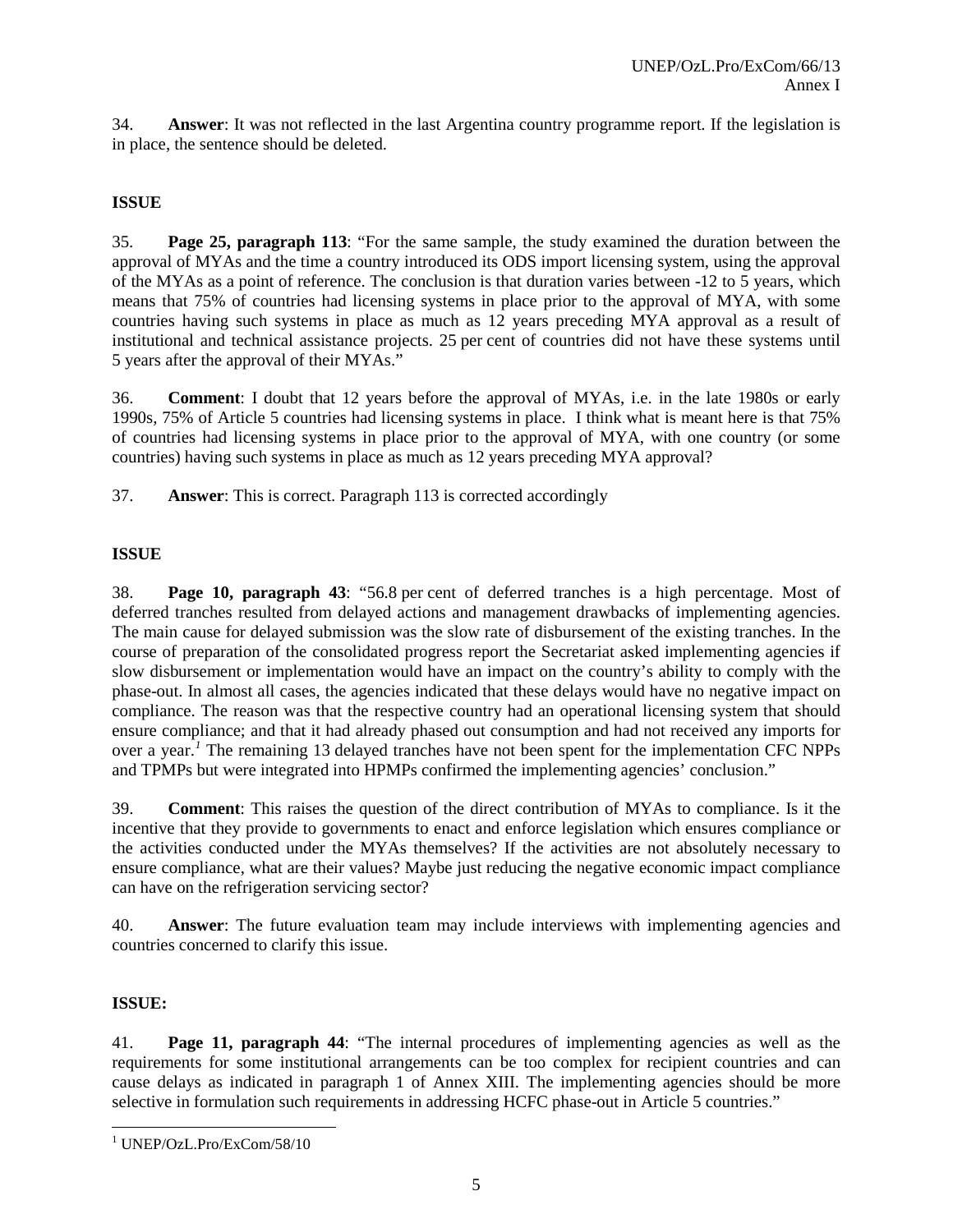42. **Comment**: Maybe, but this does not flow as a conclusion from what is above. Some justification for this statement would be helpful.

43. **Answer**: Annex XIII – Examples of institutional set up shows several examples. More analysis will be included in the final report.

# **ISSUE**

44. **Page 30, paragraph 143**: "The quality of reports to the Executive Committee depends on the quality of data provided to implementing agencies through monitoring systems established in Article 5 countries. As mentioned before, monitoring and reporting in TPMPs is the responsibility of NOUs with assistance from local and international experts. Data reported under TPMPs is similar to data reported by NOUs under RMPs and institutional strengthening projects. "

45. **Comment**: Note that under TPMPs, up to 20% of the budget was supposed to be used for monitoring and reporting. If TPMPs are included in the evaluation, it would be useful to confirm the extent to which this was applied and whether it has allowed meaningful, timely and comprehensive monitoring and reporting or not.

46. **Answer**: It should be included into agenda of the future evaluation team.

# **II. AUSTRALIA**

47. I think phase 1 of the evaluation is useful and has brought up some interesting points. I do not necessarily agree with all the conclusions drawn but a little disagreement isn't always a bad thing. I suspect some of the conclusions reflect the limitations of the desktop study and will be refined by country visits, assuming a range of contributors are interviewed. Some points to consider:

#### **ISSUE**

48. **Comment**: It would be useful to get more information on reasons for delays in introducing licensing systems, including whether other mechanisms were used and what impact this had on compliance. I note that the report suggests that 75% of countries had licensing systems in place 12 years before the MYA, while the other 25% put theirs in place 5 years after. Intuitively this is incorrect.

49. **Answer**: The future evaluation might find answers to these questions. The second sentence in paragraph 113 actually should read: "The conclusion is that duration varies between -12 to 5 years, which means that 75% of countries had licensing systems in place prior to the approval of MYA, with some countries having such systems in place as much as 12 years preceding MYA approval."

#### **ISSUE**

50. **Page 5, paragraph 12**: "Out of 160 MYAs, only four non-compliance cases were recorded in relation to allowable consumption. Two of these cases are the ODS producing countriesIndia and the Bolivarian Republic of Venezuela, where national consumption was determined by accounting for exports of stockpiled CFCs."

51. **Comment**: I am unsure of the meaning of the second sentence in paragraph 32.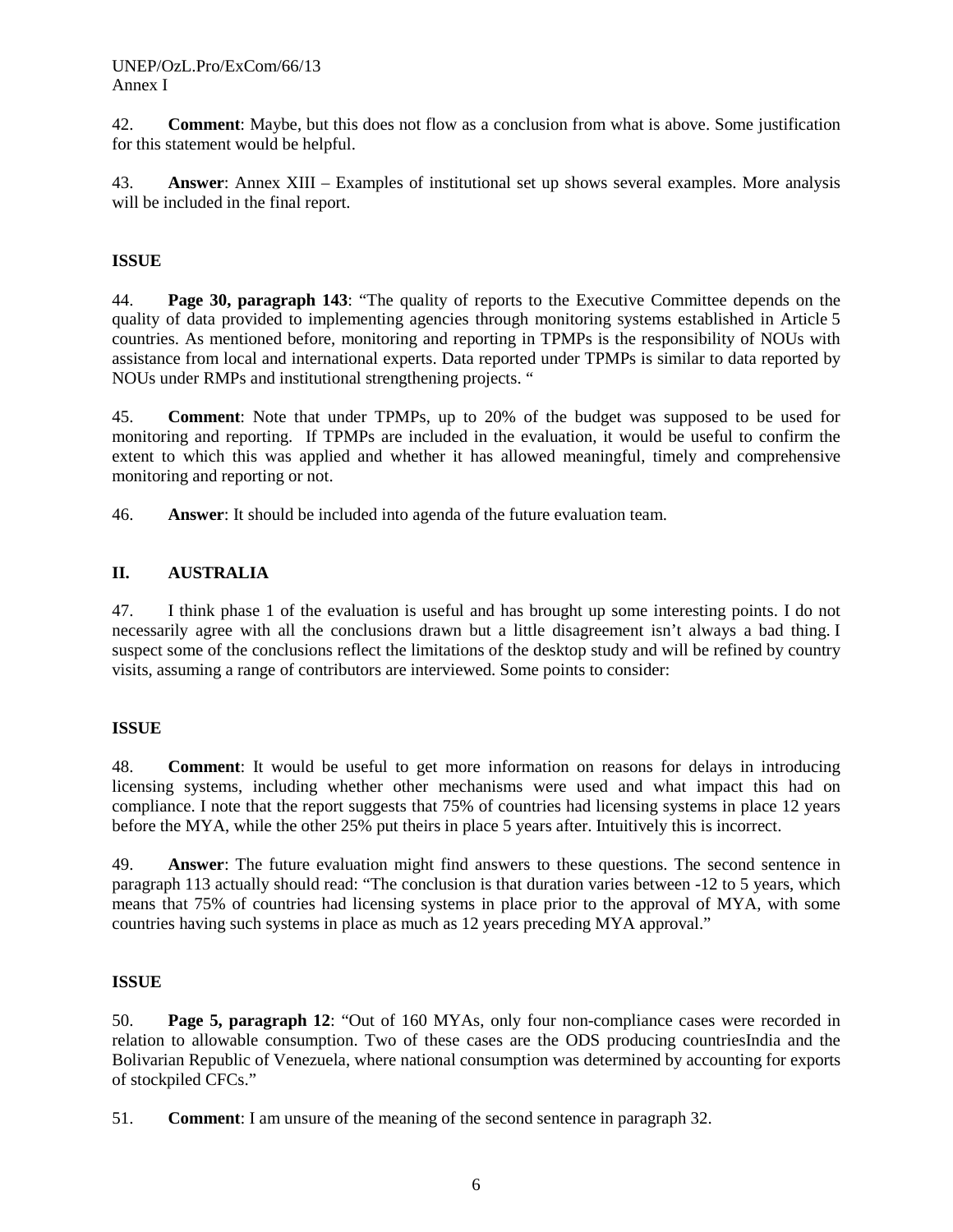52. **Answer**: Four countries exceeded phase out targets established in respective agreements i.e. "allowable consumption", and penalties as foreseen in agreements were applied accordingly.

### **ISSUE**

53. **Page 17, paragraph 77**: "The study reviewed the records of Article 5 countries on reporting data under Article 7 of the Montreal Protocol since the beginning 2000 (data from the Ozone Secretariat is contained in Annex IV). Records show a continuously improving rate of data reporting. Using the September deadline for data reporting, the number of countries reporting went up from 71 in 2000 to 84 in 2002 and 120 in 2004. Since then the number has remained consistent at about 120. "

54. **Comment**: It would be useful to know how the Article 7 data reporting in paragraph 77 compared with the reporting requirements under the Multilateral Fund agreements.

### **ISSUE**

#### 55. **Page 19, paragraph 83**

56. **Comment**: It would be useful to have some commentary on possible reasons for cost effectiveness reported in paragraph 83. I can speculate but some more analysis would be good.

57. **Answer**: Canada has also raised some questions in regard to paragraph 83. More analysis will take place.

#### **ISSUE**

58. **Page 7, paragraph 24**: "The two conditions that made possible the accurate budgeting of the CFC MYAs may not be present in the funding of HCFC MYAs. This because at the start of the funding of HCFC phase-out the consumption profile is quite diverse from country to country. In addition, substitute technologies are still being developed for a number of applications, while some others are going through optimization to further reduce the cost**.** These two conditions could make difficult cost standardization and budgeting accuracy."

59. **Comment**: Further information or analysis in paragraph 24 would be useful as mature non-HCFC technology is available for a significant number of applications.

60. **Answer**: Some of available alternatives, however, still have high GWP.

### **ISSUE**

61. **Comment**: Not sure why R-22 retrofits undermined the sustainability of retrofits, given accelerated HCFC phase out was not agreed until 2007 and the comparatively limited life retrofitted equipment has.

62. **Answer**: Under 2007 regime some HCFC-22 retrofits/replacements might not be sustainable because of longer life time of equipment in Article 5 countries vs non-Article 5 countries.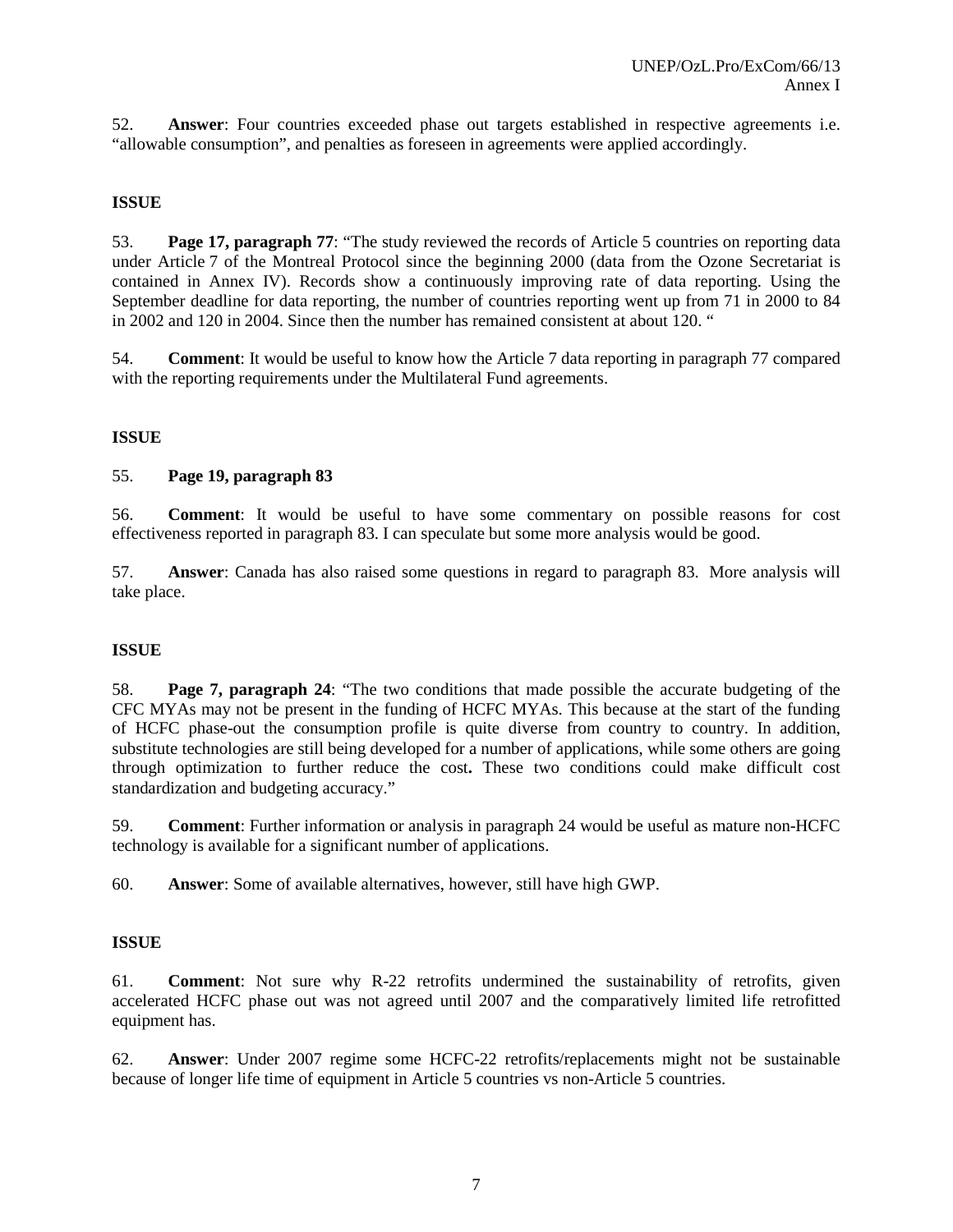# **ISSUE**

63. **Page 23, paragraph 100**: "In absolute numbers, MYAs implemented by a single agency exceed those with multi agency involvement (21 vs. 10). In percentage, however MYAs with multi-agency involvement performs worse (66 per cent vs. 57 per cent). This means that MYAs with multi-agency involvement could have a higher chance of experiencing delays although the difference is not significant."

64. **Comment**: I am not sure much can be concluded from the percentage difference in paragraph (100) given that the statistical difference is not great compared with the sample size.

65. **Answer**: This issue will be further examined in the final evaluation.

# **ISSUE**

66. **Page 10, paragraph 39**: "Adoption of measures regulating imports, exports and sales of bulk ODS has been effectively implemented in the majority of countries reviewed. These regulations helped achieve MYAs phase-out targets. Furthermore, the regulations resulted in reduced availability of controlled substances and subsequently in the rise of their prices encouraging the switch to their alternatives. The evaluation team should examine the possibility of government- induced measures to change price relations that may lead to a decrease of price difference between CFC-12 and HFC-134a and a decline in demand for CFCs."

67. **Comment**: I think further research and analysis should be provided on CFC prices before the recommendation in paragraph (39) could be sustained.

68. **Answer**: This analysis can be included into the terms of reference of future evaluation.

# **ISSUE**

69. **Page 27, paragraph 120**: "Data on existing capacity to identify illegal trade is scant. Progress reports do not include accurate information about the training of customs officers. For example, the 2006 country programme (CP) progress reports provide cumulative data on trained customs officers, but not a percentage of trained customs officers by country. The 2010 CP data available in the Secretariat indicate that 15,997 customs officers have been trained in 106 countries (of the 142 countries that reported data,). It is not clear whether this is annual or cumulative data<sup>[2](#page-9-0)</sup>. No information is available on the rotation of personnel in customs."

70. **Comment**: It would be useful to explain the relevance of the last sentence in paragraph (120) in relation to HPMPs.

71. **Answer**: The illegal trade of HCFC-22 and HCFC-141b might be a serious issue undermining phase-out efforts under HPMPs.

<span id="page-9-0"></span> <sup>2</sup> UNEP/Ozl.Pro/ExCom/64/6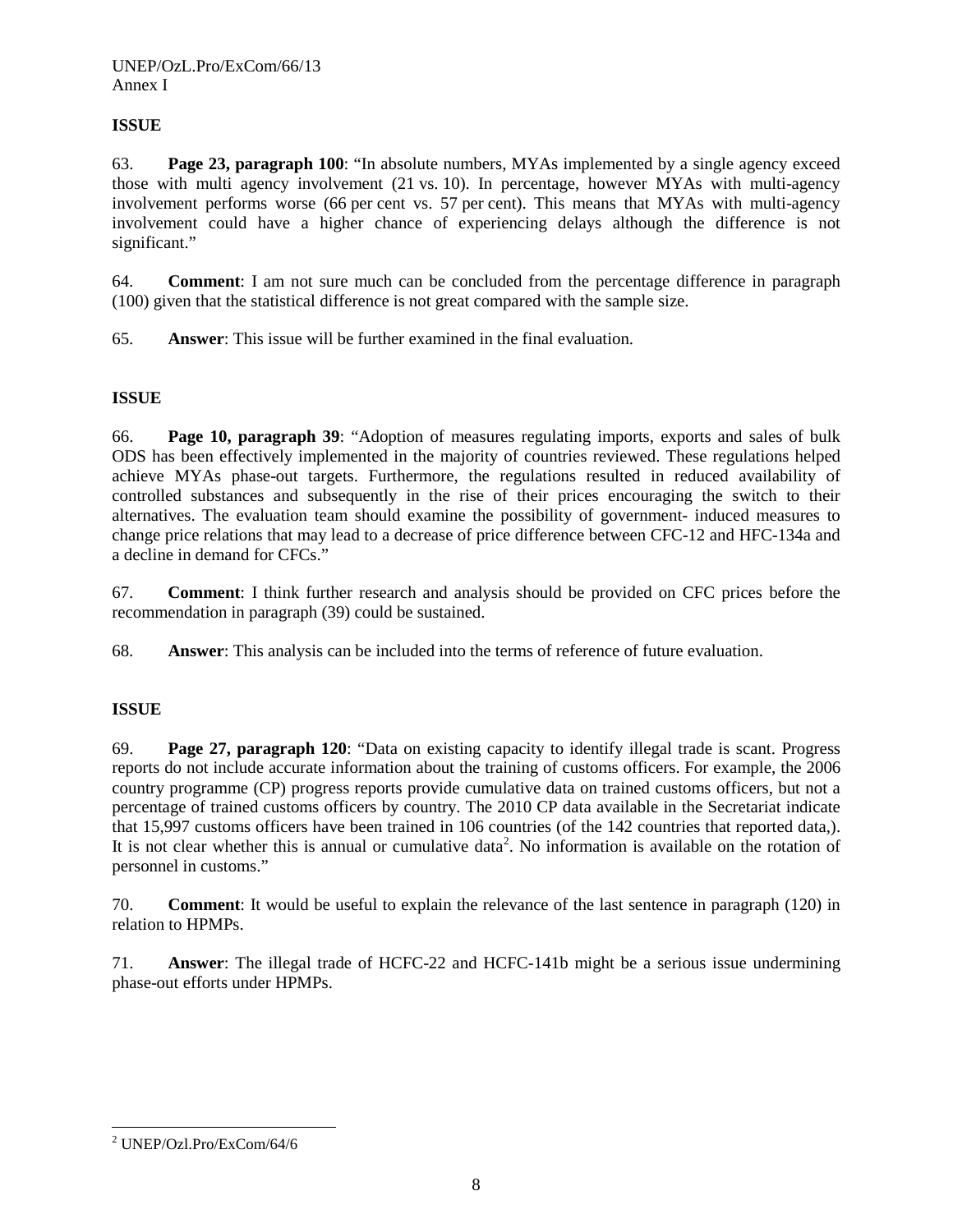### **Implementing agencies**

# **I. UNDP**

# **ISSUE**

72. **Page 4, paragraph 2**: "Annual implementation reports submitted by implementing agencies do not provide always accurate information. The Secretariat developed an on-line MYA reporting system which is not fully operational. The evaluation team should investigate these problems and propose remedial actions such as training sessions during networking meetings or other international events."

73. **Comment**: The reason for this should be added.

74. **Answer**: The AIRs suppose to demonstrate relevance of projects defined as a direct, and, if applicable, quantifiable linkage between the funded activities and meeting the specific Montreal Protocol control measures. It was not always happened. The identification of reasons will be in the agenda of the future evaluation team.

# **ISSUE**

# 75. **Page 4: Issues for investigation during phase II of the evaluation)**

- 76. **Comment**: Is it possible to instead use "analysis" or "review"?
- 77. **Answer**: Yes, review is better.

# **ISSUE**

# 78. **Page 20, Figure 3: Comparison of allowable MYAs and Article 7 consumption for the starting year**

79. **Comment**: Legend for 'red' bars should also be provided.

80. **Answer**: Yes, the legend appeared in a previous version, it got somehow deleted.

# **ISSUE**

81. **Page 6, paragraph 16**: "A number of factors could have contributed to the starting point data discrepancy. The starting point is usually calculated by extrapolating the Article 7 data in the few years before the preparation of the MYAs. In addition there could be a delay between the time of the survey for the MYAs and the first year of the MYAs. As a result, the first year of the MYAs could be a number of years removed from the years used for extrapolating the starting point."

82. **Comment**: There is no reference to decision on starting point taken by the Executive Committee. This decision defined the unfunded consumption levels which were addressed through national plans and sector plans.

83. **Answer**: Decision 35/57 was adopted defining a starting point for determining the remaining ODS consumption eligible for funding by the Multilateral Fund together with the concept of a permanent national aggregate reduction in consumption within the strategic plan, which represented an important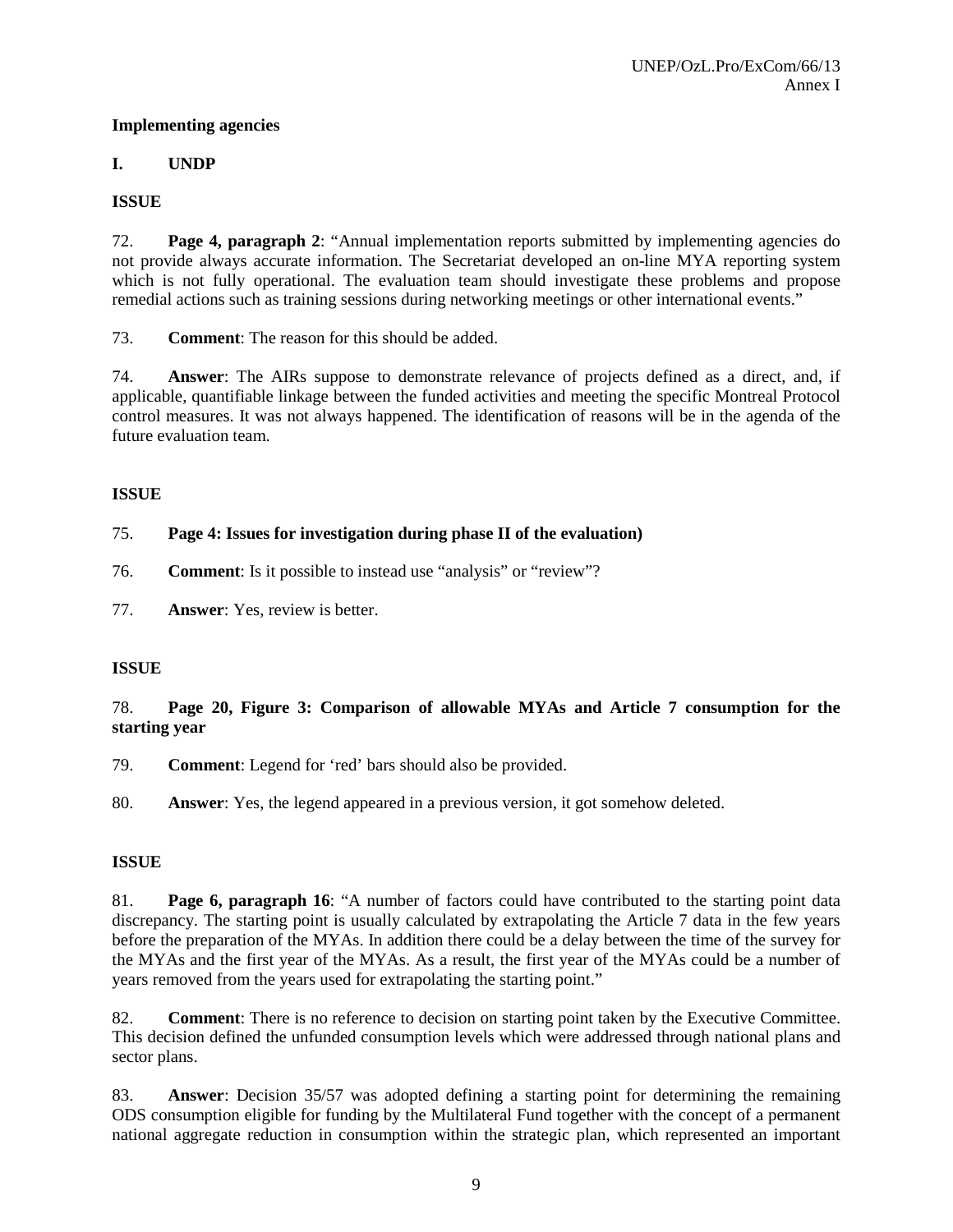operational tool for implementing phase-out. The starting point of a country determining remaining eligible consumption was calculated using two available options Montreal Protocol baseline as reported to the 35th meeting or latest 1999 or 2000 reported data accounting for approved but not implementing projects.

84. However, the MYA starting points for 29 countries analysed in Annexes VI and VII are different from those determined at the 35<sup>th</sup> meeting since these MYAs were approved in the period 2001 to 2006 and based on forecasted levels of ODS consumption for the starting year in MYA proposals prepared by implementing agencies on the basis of reported consumption in previous years and prevailing economic situation. The determined by this way consumption served as a basis in defining the cost of the MYA.

# **ISSUE**

85. **Page 6, paragraph 20**: "The identified increased consumption in the MYA starting year calls for more careful assessment of HCFC forecasted consumption in HPMPs agreements".

86. **Comment**: The 2013 freeze level and subsequent ODS phase-out targets are determined on the basis of available Article 7 data and forecasted potential theoretical growth.

87. **Answer**: We are not sure if this is still an issue for HPMP. The starting point in HPMP is defined based on baseline levels. Phase-out is linked to baseline quantities which are established as a part of actual Article 7 reports.

# **ISSUE**

88. **Page 6, paragraph 21**: "There seems to be considerable discrepancy in accounting the targeted impact of MYAs in relation to the Article 7 data. This is shown in the starting point level of ODS phaseout of the MYAs against the reported ODS consumption under Article 7 of the Montreal Protocol in the first year of the MYA and the cumulative phase-out level of the MYAs against the cumulative reported consumption under Article 7 of the Montreal Protocol."

89. **Comment**: MYA defines limits that the Government has to achieve for specified substances (Agreement for funding). Actual Article 7 data need not equate to this number – it should be lower than the MYA number only. This is reflected in the graph – Article 7 data is less than MYA limits. Therefore, the statement of "discrepancy" is not very clear. It was (almost) never expected that Article 7 data and MYA data would be the same.

90. **Answer**: We addressed this point in the response to Canada's comments. We need to talk here about differences in accounting for phase out in MYAs using actual phase out achieved rather than allowable consumption.

# **ISSUE**

91. **Page 21, paragraph 92**: "The table in Annex VIII shows that the MYAs in the sample will be able to implement the planned activities within the budget approved. All have either a zero balance or a favourable fund balance in 2011. It is still too early to determine whether these favourable balances are a surplus because they may already have been obligated to finish the remaining activities. However it does not seem that any of the MYAs will experience budget shortfalls."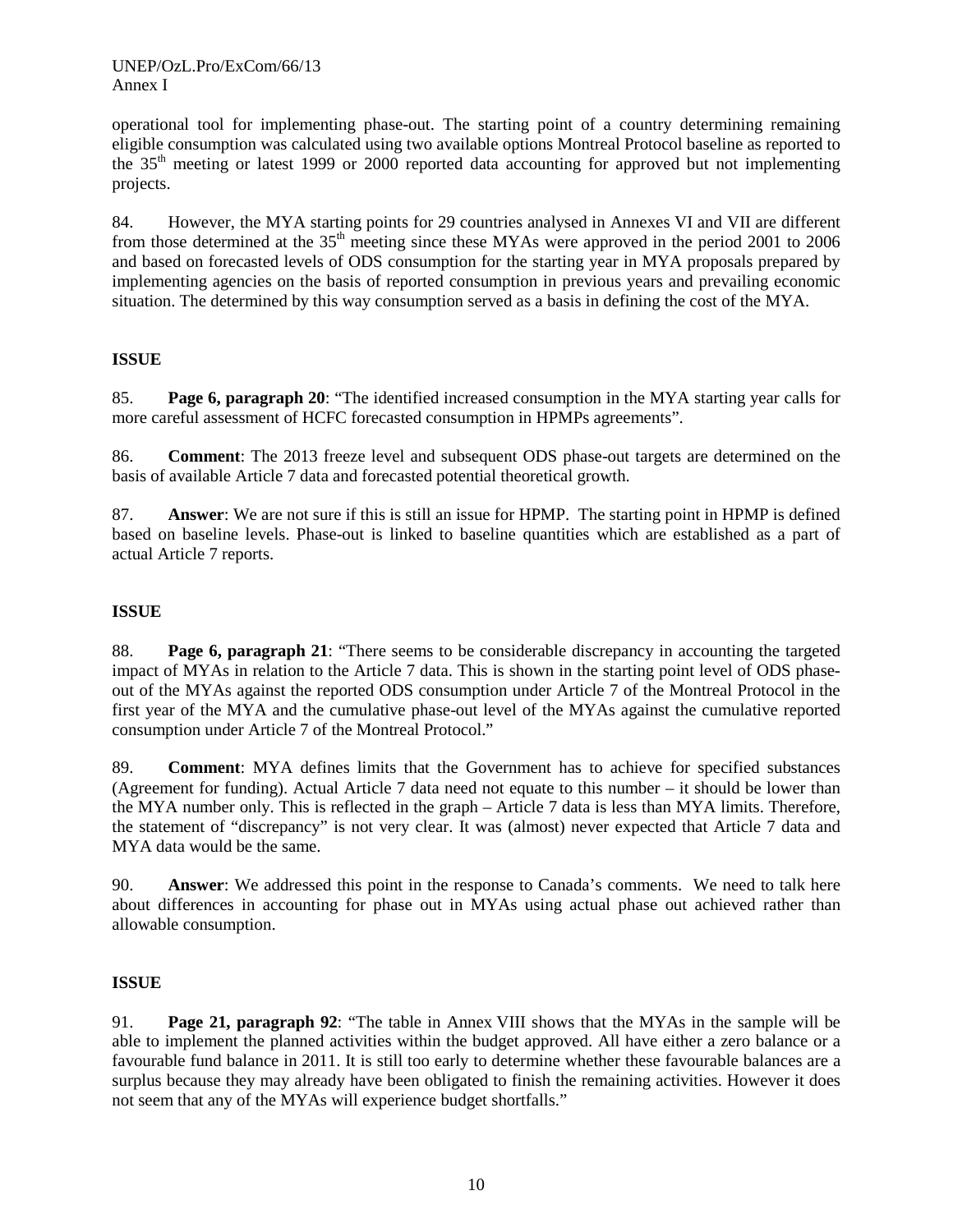92. **Comment**: Sometimes penalties have been imposed on countries. This has resulted in scaling down project components in those countries. This also needs to be mentioned here.

93. **Answer**: This possibility was not reflected in the decisions of the Executive Committee on penalties in four countries, therefore it was not mentioned in the desk study.

# **ISSUE**

94. **Page 7, paragraph 24**: "The two conditions that made possible the accurate budgeting of the CFC MYAs may not be present in the funding of HCFC MYAs. This because at the start of the funding of HCFC phase-out the consumption profile is quite diverse from country to country. In addition, substitute technologies are still being developed for a number of applications, while some others are going through optimization to further reduce the cost**.** These two conditions could make difficult cost standardization and budgeting accuracy."

95. **Comment**: Please see comments made earlier.

96. **Answer**: This comment is not quite relevant since "the two conditions" refer to consumption profile and substitute technology. See the next sentence.

# **ISSUE**

97. **Page 23, paragraph 97**: "The Executive Committee approved the incentive programmes as individual activities under existing or new RMPs in 20 Article 5 countries. UNDP was the implementing agency for all these programmes. According to a 2007 evaluation report presented at the  $52<sup>nd</sup>$  meeting<sup>[3](#page-12-0)</sup>, many NPPs and TPMPs have incorporated a component addressing CFC consumption in the end-user refrigeration sub-sector through conversion and retrofitting of end-user refrigeration equipment applying incentive schemes. Seven countries out of 14 in the selected sample in Annex IX, reported 597 cases of converted or retrofitted end-user equipment as part of their MYA activities. The major share of these cases (575) was reported by three countries (Brazil, Costa Rica and Turkey). In some instances, HCFC-22 and refrigerant blends with HCFCs were used in retrofits of end-user equipment which undermined the sustainability of such retrofits."

98. **Comment**: Generally correct – but the point that retrofits with blends was to ensure the usage of equipment till the end of their life.

99. **Answer**: Agree. We need to understand also that the decision on the use of HCFC-22 and HCFCbased blends in those days was taken in the absence of the 2007 Montreal Protocol Amendment.

#### **ISSUE**

100. **Page 27, paragraph 125**: "Data on delays in submission of annual tranches have been extracted from the Secretariat's reports presented to fifteen consecutive meetings of the Executive Committee (from the  $48<sup>th</sup>$  to the  $63<sup>rd</sup>$  meetings) from April 2006 to April 2011. Data are compiled and summarized in Annex V. 674 annual tranches were due to submission during this period. Of these, 304 (45.1 per cent) annual tranches have not been submitted as scheduled. The 370 submitted tranches have been reviewed by the Secretariat and 70 of them were withdrawn or not recommended for consideration by the Executive Committee. The reasons delays were the slow rate of disbursement and implementation; problems with

<span id="page-12-0"></span> <sup>3</sup> UNEP/OzL.Pro/ExCom/52/8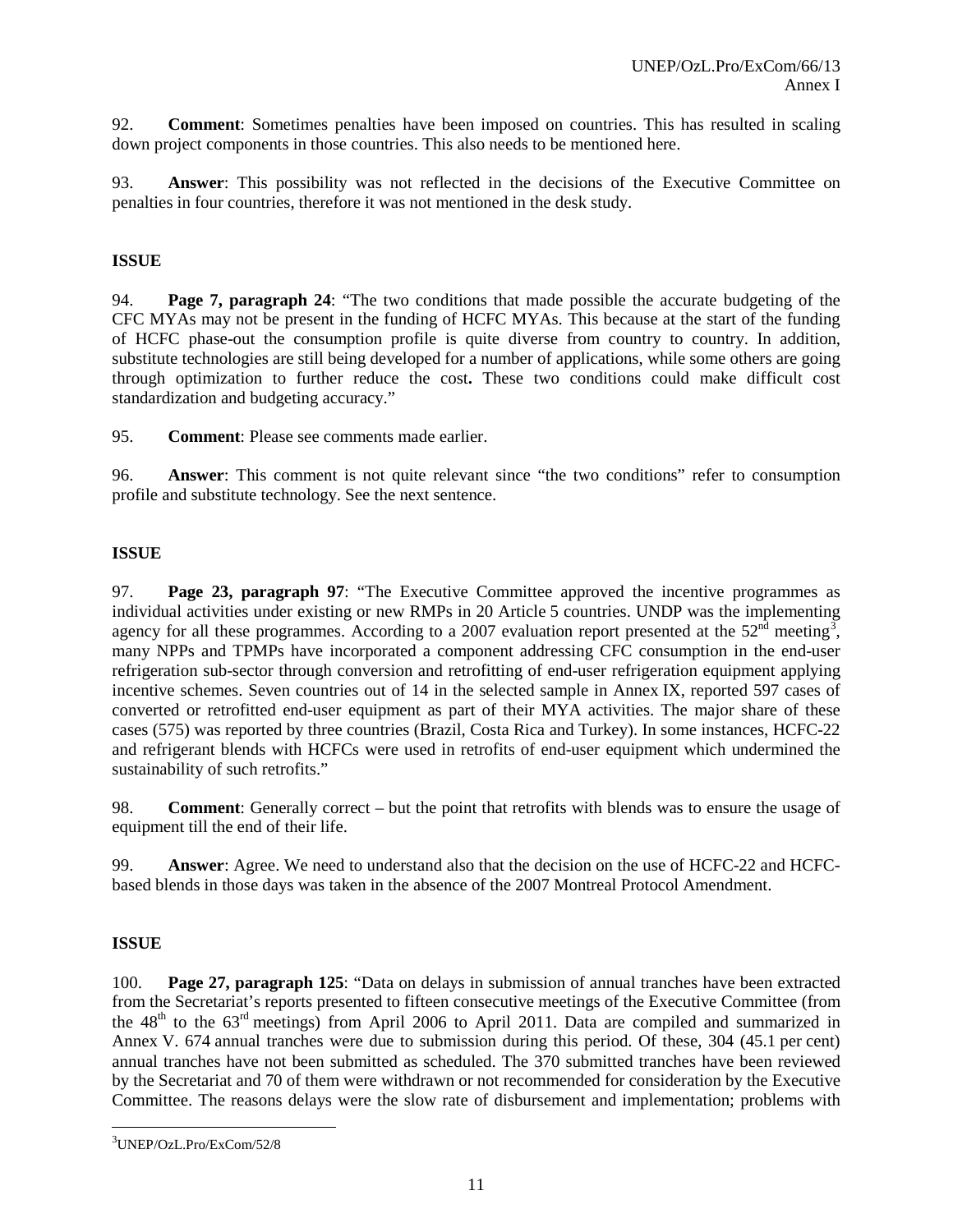verification reports; and incomplete documentation. Typically, tranches have been deferred by mutualagreements between the Secretariat and implementing agencies. Altogether 374 tranches or 56.8% of total tranches due were deferred. These tranches are broken down as follows: 98 or 26.2% - UNDP; 134 or 35.8% - UNEP; 70 or 18.7 % UNIDO; 43 or 11.4% the World Bank and 29 or 7.7% bilateral agencies."

- 101. **Comment**: What about the Governments?
- 102. **Answer**: Obviously, because implementing agencies act on behalf of Governments.

# **ISSUE**

103. **Page 12, paragraph 50**: "Annual implementation reports submitted by implementing agencies do not provide always full and accurate information. The Secretariat developed on-line MYA reporting system which is not fully operational. The evaluation team should investigate these problems and propose remedy actions such as training sessions which could be conducted as part of networking meetings or other international events."

104. **Comment**: The reason for this should be provided.

105. **Answer**: Annual implementation reports have not always provided a direct and quantifiable linkage between the funded activities and achieved phase out. The future evaluation team will discuss this point with implementing agencies and countries concerned.

## **II. UNIDO**

106. Overall we are grateful for the document. However, I have to highlight that we could not agree with several of the conclusions stated in the document. We understand that the desk study is the starting point and that the gaps will be filled in when the field visits are conducted. However, to insure that the document does not cause unnecessary confusion, it would be recommended that further analysis is conducted to support the conclusions highlighted in the document. Furthermore, it would also have been useful if both countries and agencies had been given the opportunity to reflect on the evaluations that has been conducted.

107. Overall additional analysis on the following items would be needed.

- (a) Variances between Article 7 data reported and requirements of the Multilateral Fund.
- (b) **Page 5, paragraph 8**: "This could be due to an inadequate level of readiness of countries in facing their initial compliance obligations. " this statement is very controversial.
- (c) **Page 19, paragraph 83**: More data the cost effectiveness would be needed.
- (d) **Page 7, paragraph 23**: "The evaluation team might consider including the examination of reasons that lead to discrepancies in estimated and actual ODS consumption in the starting year in some Article 5 countries." This would need to be explained.
- (e) **Page 23, paragraph 97**: "In some instances, HCFC-22 and refrigerant blends with HCFCs were used in retrofits of end-user equipment which undermined the sustainability of such retrofits". This would need to be explained.
- 108. **Answer**: More analysis will take place concerning these issues in the final report.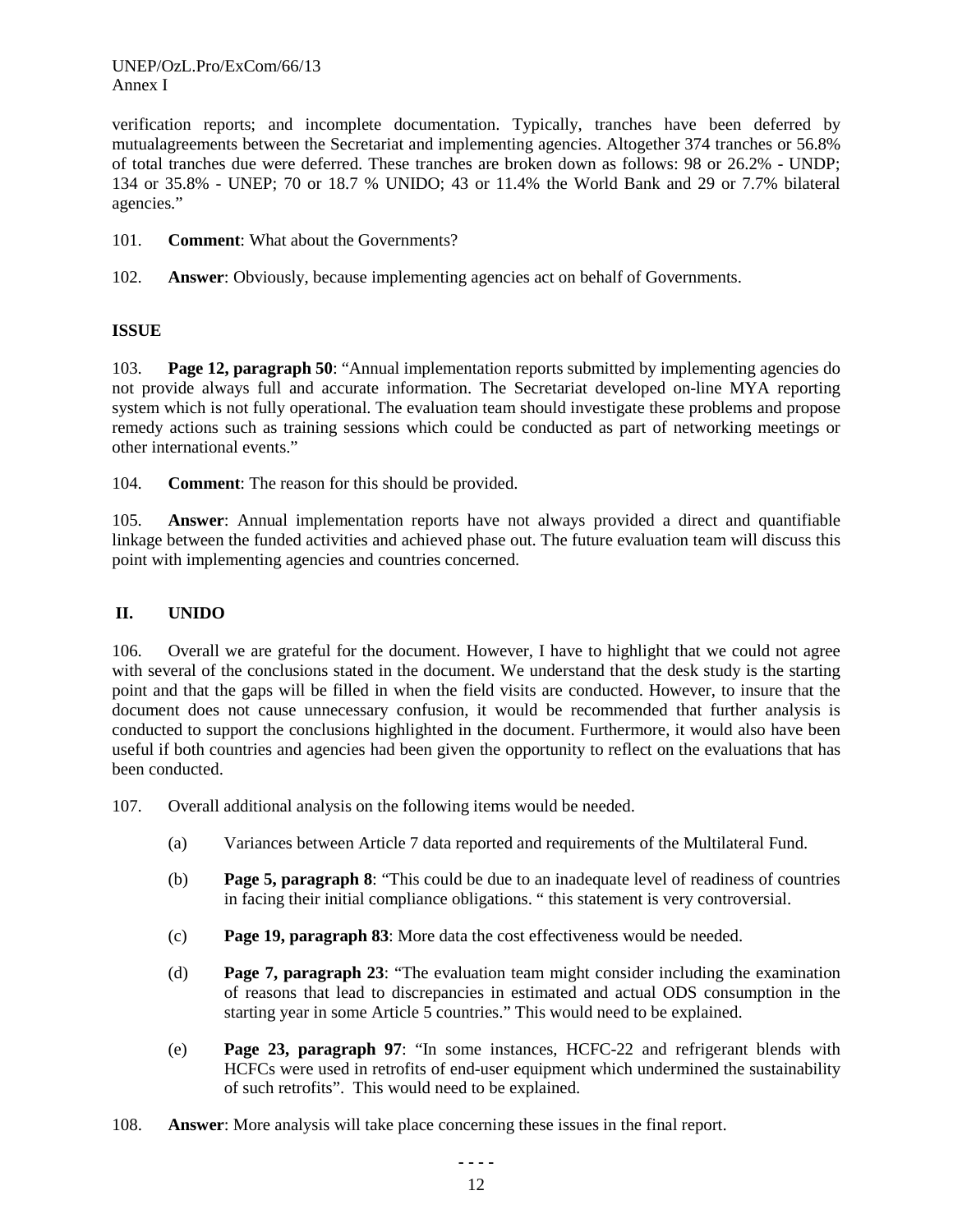### **Annex II**

#### **COMMENTS AND RESPONSES RECEIVED DURING INTERSESSIONAL DISCUSSIONS BY THE CONSTITUENCIES OF ARGENTINA AND THE UNITED KINGDOM OF GREAT BRITAIN AND NORTHERN IRELAND**

### **A. Comments made by the constituency of Argentina**

### **ISSUE**

1. **Page 6 (Comparison of starting MYA´s and Article 7 consumption for the same year), paragraph 18:** Notwithstanding all these complicating factors, the degree of variance, over 20 per cent, is still an issue which merits attention. Overstating the starting point could inflate the cost of the MYAs.

2. **Comment**: The use of the verb "Inflate" is too strong and may lead to misinterpretations regarding the good will of countries to accomplish the specified commitments.

3. **Response**: We agree. The last sentence can be reformulated as follows: "The estimation of the starting point impacts on the cost of the MYAs". A corrigendum can be prepared.

### **ISSUE**

4. **Page 6, (Assesing the impact of MYA´s) Paragraph 21**: There seems to be a considerable discrepancy in accounting for the targeted impact of MYAs in relation to the Article 7 data. This is shown in the starting point level of ODS phase-out in the MYAs against the reported ODS consumption under Article 7 of the Montreal Protocol in the first year of the MYA and the cumulative phase-out level from the MYAs against the cumulative reported consumption under Article 7 of the Montreal Protocol.

5. **Page 7, (Assesing the impact of MYA´s) Paragraph 22:** It is probably worthwhile to further examine the issue to pinpoint the reasons for such discrepancy and then introduce changes that could reduce this discrepancy. The evaluation team may investigate the reasons for such discrepancy in countries with the highest difference in data (Argentina, Brazil, India, Indonesia).

#### **Comments:**

### **Argentina**

6. We hereby present the explanation for the difference between the forecasted MYA first year consumption (2004) and the A7 data for the same year.

7. The official CFC consumption data of Argentina for years 1994-2004 were as follows (ODP T):

| 1994  | 1995  | 1996  | 1997              | 1998  | 1999          | 2000 | 2001  | 2002              | 2003  | 2004  | Base<br>line |
|-------|-------|-------|-------------------|-------|---------------|------|-------|-------------------|-------|-------|--------------|
| 4.569 | 6.366 | 4.202 | $\frac{3.524}{ }$ | 3,546 | $4,316$ 2,397 |      | 3,293 | $\frac{1}{2,139}$ | 2.255 | 2.212 | 4.697        |

8. Around the time of drafting of the Agreement, which is the only document where 3,220 ODP T consumption for the first year of the NPP appears, there were many uncertainities because in the early 2000s there were several serious crisis in Argentina, so, based on historical data, the year 2004 consumption of 3,220 ODP T predicted for the first year of the NPP was quite reasonable.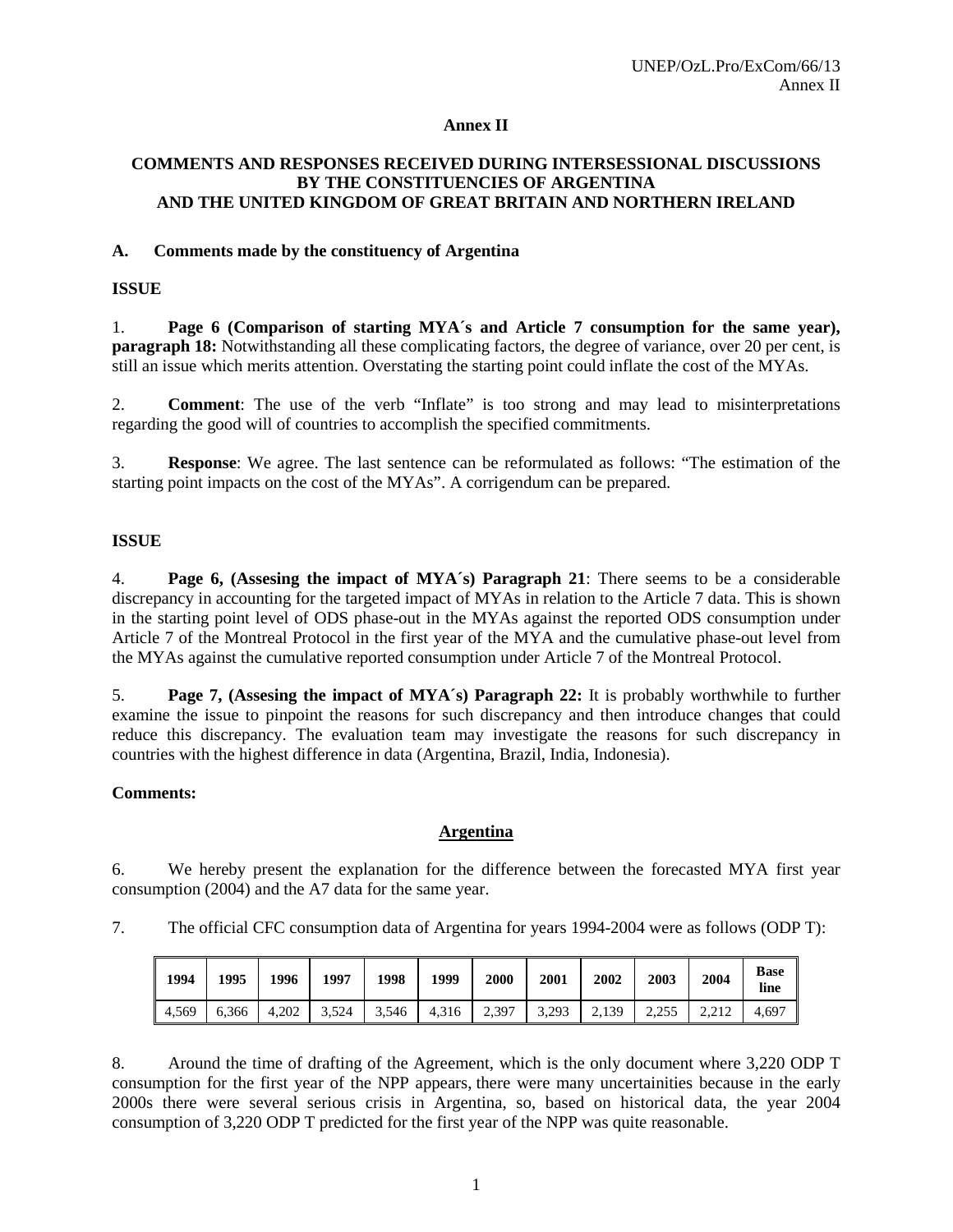### UNEP/OzL.Pro/ExCom/66/13 Annex II

9. At the time of project preparation and data survey (2002) the consumption was lower than any of the annual consumptions between 1994-2001 (except for 2000) and a growth from this minimum level was inevitable as the crisis slowly faded away. In 2002 the consumption was about the same as in the first year of the NPP. Other data were:

- Starting point established by Decision 35/57: 2,609.1 ODP tonnes;
- Consumption funded since the starting point: 314.4 ODP tonnes;
- Remaining eligible consumption un-funded as of December 2002: 2,294.7 ODP tonnes.
- Project impact: 1,895 ODP tonnes

10. Regardless of what happened, it has to be emphasized that the ExCom approved very careful guidelines (Decision 35/57) for the determination of remaining eligible consumption. The eligible consumption remaining for funding is determined by the said guidelines and it is calculated based on the official baseline of the substance in question (that is based on **actual and proven official data**), which in the case of Argentina on top of this, the information is publicly available at the web of the Federal Administration of Public Revenues (AFIP) as reported in the 2007 MPMF Secretariat verification report It represents the difference of the baseline and of the phase-out impact of projects approved prior to the data of submission of the project (MYA). So, all the consumption funded was real. In the case of Argentina it was **1,809.5 ODP T and not 3,220 ODP T** as one could imply reading the document.

11. It is worthwhile to add that in the year 1999 one of the producers of CFCs in Argentina ceased the production of CFCs, since 1994 it was banned the use of CFCs in aerosols, and in halons since 1997.

12. The idea proposed by the study is to neglect the consumption of several recent years. This would mean to forget about recent development, which in our case, if we would neglect the last three years it would mean much higher consumption:

| 1997  | 1998  | 1999  |  |  |  |
|-------|-------|-------|--|--|--|
| 3.524 | 3,546 | 4,316 |  |  |  |

13. This idea contradicts with all previous rules of the ExCom (agreed in consensus) for the determination of consumption.

14. Thus, using the difference between the predicted first year consumption and the actual one as a justification to reduce funding in the future is not applicable, since these two data are not related.

15. In order to clarify our point, we would like to emphasize the difference in meaning of the following concepts:

- (a) A7 consumption: it is the Production + Import Export. In the case of an ODS producing country the role of stockpiles are very important and the actual consumption of end users has only partial influence on the A7 consumption.
- (b) Consumption planned for the starting year is just an assumption. It has no bearing either on the level of project funding nor is it a binding commitment. Simply it was a figure selected at that time within the compliance target. This was the maximum level of consumption planned by Argentina (as a matter of fact it was a worst case scenario) which could be reached if other phase out project would stop, the economy recovers faster, the CFC export would slow down, etc.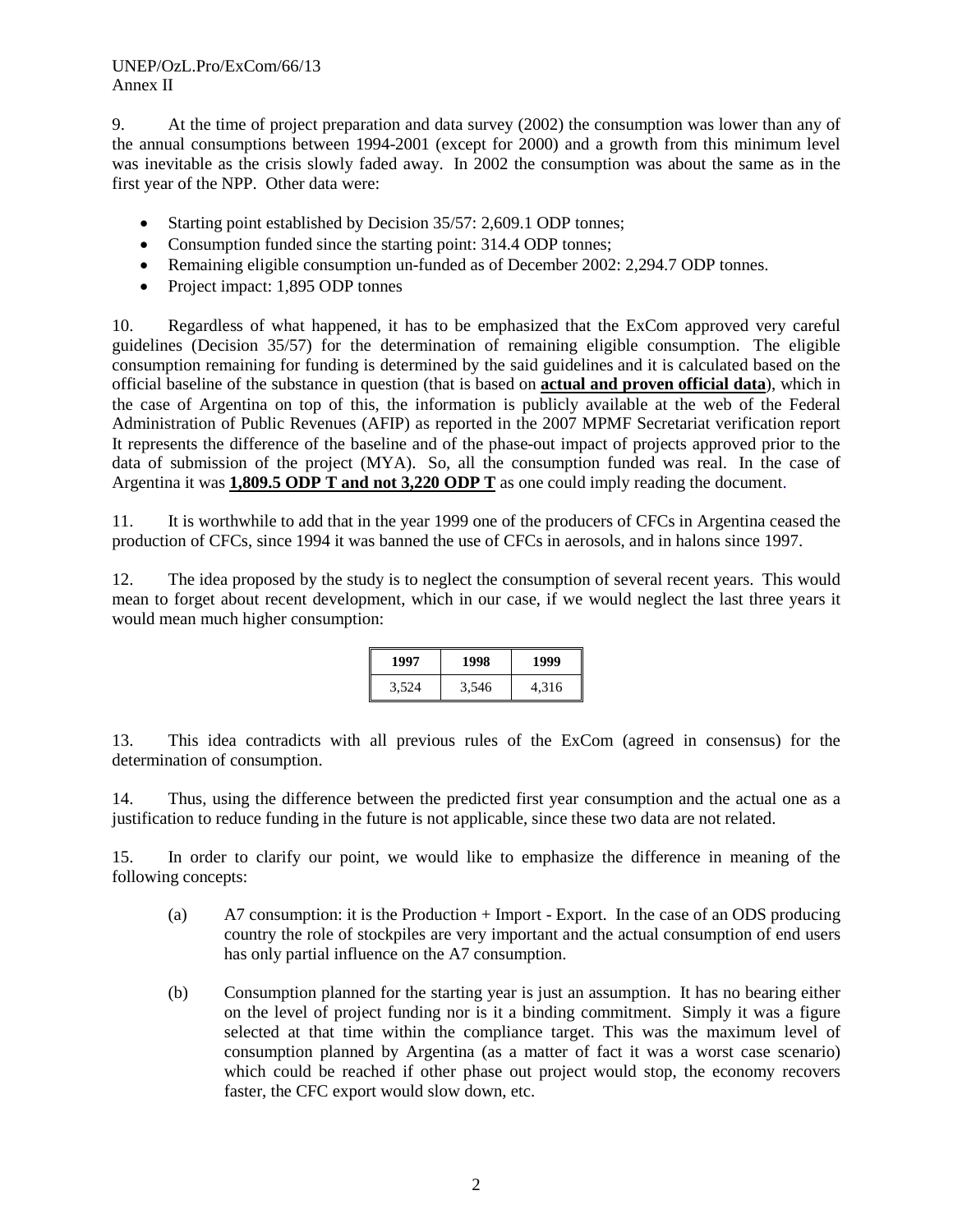(c) Funded consumption: it was the consumption based on which the funding was calculated and phase-out targets were made. In the NPP the estimated first year consumption data (it was not a target) was well above the funded consumption 3,220 ODP T versus 1,809.5 ODP T.

| ARGENTINA CFC (ODP tonnes)                   | 2004    | 2005    | 2006    | 2007    | 2008   | 2009   | 2010             |
|----------------------------------------------|---------|---------|---------|---------|--------|--------|------------------|
| <b>Montreal Protocol Reduction Schedule</b>  | 4.697.2 | 2.348.6 | 2.348.6 | 704.6   | 704.6  | 704.6  | 0.0 <sub>1</sub> |
| Max allowable total consumption of CFCs      | 3.220.0 | 2.047.0 | 1.997.0 | 686.0   | 636.0  | 586.0  | 0.0 <sub>1</sub> |
| Total demand of CFCs(reference)              | 2.429.5 | 2.189.7 | 1.668.0 | 1.268.0 | 868.0  | 518.0  | 158.5            |
| Reduction by on-going projets in all sectors | 149.1   | 139.8   | 317.7   | 0.0     | 0.0    | 0.0    | 0.0 <sub>1</sub> |
| Reduction by new activity in all sectors     | $0.0\,$ | 100.0   | 200.0   | 400.0   | 400.0  | 350.0  | 359.5            |
| total annual reduction                       | 149.1   | 239.8   | 517.7   | 400.0   | 400.0  | 350.1  | 359.6            |
| Stockpiling                                  | 2421.2  | 2278.5  | 2607.5  | 2025.5  | 1793.5 | 1861.5 | 1703             |

16. The phase out targets can be found in the Agreement:

17. It shows very well that the Max allowable total consumption of CFCs (ODP t) dropped by 1,173 tonnes from 2004 (3,220 T) to 2005 (2,047 T), in the first year of the project when it could not have any significant impact yet.

18. Argentinas´s accomplishment of lower consumption levels than those established by the Montreal Protocol is a clear indicator that the country has thoroughly fulfilled its comittments.

### **Brasil**

19. The data from Brazil consumption is being pointed out as having a "considerable discrepancy in accounting for the targeted impact of MYAs in relation to the Article 7 data".

20. *Brazil's NOU Comments:* There is no discrepancy in the data, but circumstances in the Country that lead to an anticipated phase-out of the Montreal Protocol targets. When Brazil negotiated the MYA the consumption was exactly what was shown by the Article 7 data for the years 1995-1997, responsible for the baseline of 10,525.8 ODP t and for the year 2000, the data was 9,275.1 ODP t. **The MYA was developed during years 1998 -2000 and the consumption agreed for the MYA was 9,276 ODP t.** 

21. In the year 1999, Brazil ceased the production of CFCs;

22. In 2000 Brazil prohibited the use of CFC in new equipments for fire fighting, air conditioner, mac and solvents;

23. In 2001 Brazil prohibited the use of CFC in new equipments for domestic refrigerators, all other refrigeration equipment, foam, sterilizants;

24. From January  $1<sup>st</sup>$  2001, Brazil had a new schedule with quotas for the import of CFC-12, anticipating the Montreal Protocol targets:

15% in 2001; 35% in 2002; 55% in 2003; 75% in 2004; 85% in 2005; 95% in 2006 and 100% in 2007.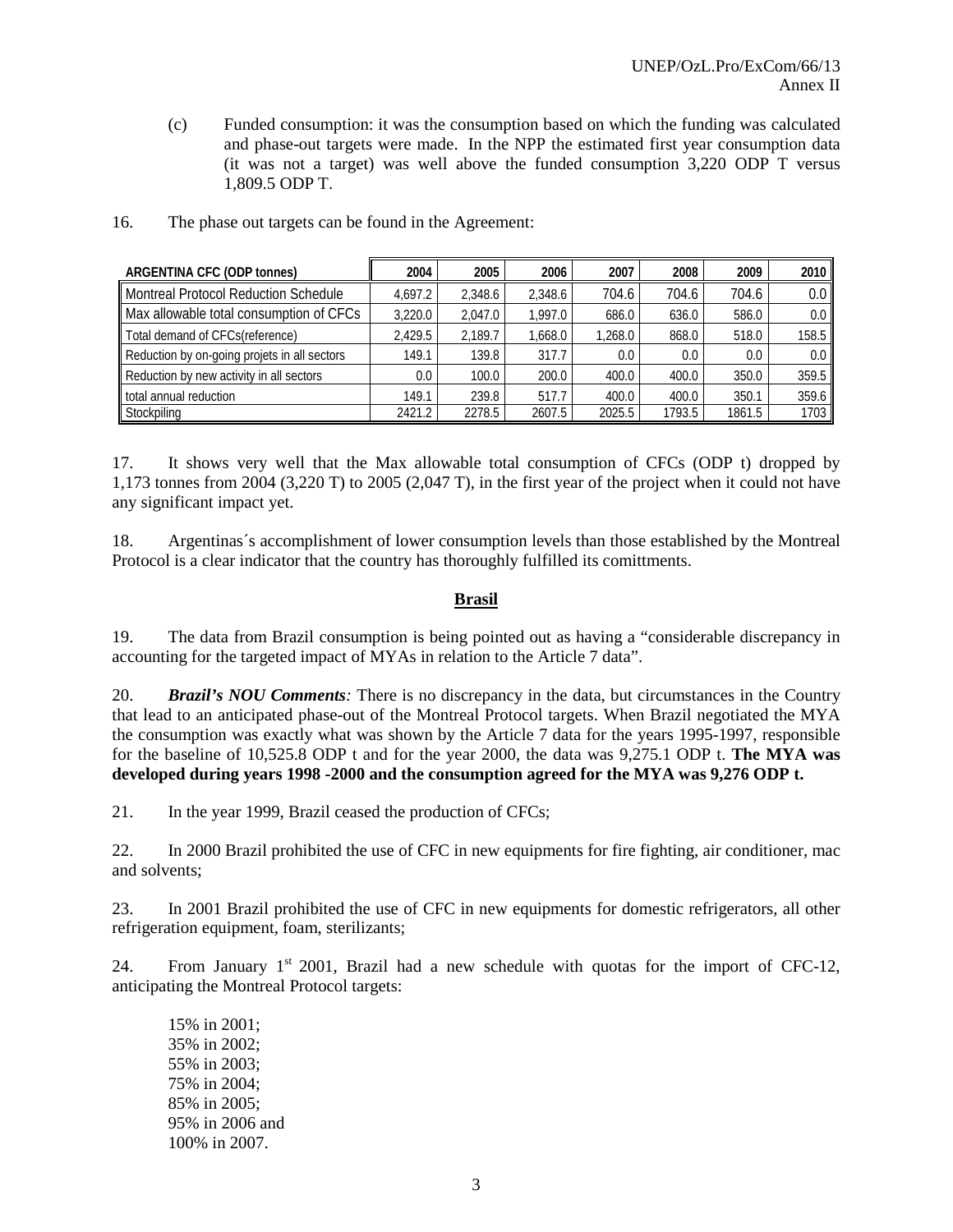25. From 2000, the import of CFC-11 was permitted only for the enterprises that had the conversion project in place only until September 2001

26. By the time the MYA was approved the only data available was the 2000 data that were 9,275.1 ODP t of consumption, so, it shows the reason why the consumption dropped abruptly in the subsequent years, it is not a matter of "overstating the starting point" but because of the actions that the govern took to reduce the consumption and optimize the import system control and the data available by the time the MYA was written.

### **ISSUE**

27. **Page 7, paragraph 23: Conclusions**: Overall, MYAs are funded adequately. The uniformity of the CFC consumption profile (the refrigeration servicing sector) and the availability of substitute technologies and knowledge of their costing could have contributed to the accurate budgeting of the MYAs. More accurate assessment of ODS consumption in the MYA starting year, however, is important for the determination of necessary MYA budgets and better equality in allocation of Multilateral Fund resources among all participating Article 5 countries. The evaluation team might consider including the examination of the reasons that lead to discrepancies in estimated and actual ODS consumption in the starting year in some Article 5 countries.

28. **Brazil** considers that there is not a necessity to have an examination of the reasons that lead to discrepancies. We know why the consumption came down and we do not agree that there were discrepancies.

29. **Response**: The 2007 desk study on the evaluation of management and monitoring of national phase-out plans (NPPs) (UNEP/OzL.Pro/ExCom/51/13) has analyzed the phase-out planned and accomplished for the twelve countries. The desk study concluded as follows: "Typically, for the first two tranches there is little or no phase-out expected and approved, as this period is needed to establish the institutional infrastructure and to start up activities. When the phase-out planned and achieved is compared with 2005 consumption data it can be seen that several countries, including Brazil, Malaysia, Nigeria, Thailand and Turkey have far exceeded their phase-out targets for reasons not clearly discernible in the annual implementation reports. In the case of Brazil and Turkey, the remaining CFC consumption is about 9% and 3% of their baseline consumption respectively." Thus, the significant discrepancy in planned and achieved phase-out had been identified in previous evaluations of NPPs.

30. The present desk study on the evaluation of MYAs opted for the difference in ODS consumption in the first year claimed as an overall phase-out target of MYAs, and the actual Article 7 consumption reported by the governments in the same year as an indicator of relevance and attribution of the Multilateral Fund funding for achieving the planned ODS reduction. As indicated in 2007 desk study, typically, for the first two tranches there is little or no phase-out expected. In the sample of 29 countries considered in the present desk study, the consumption of the MYAs dropped on average by 22 per cent in 26 countries in the first year. Progress reports submitted by most countries in the sample do not provide meaningful information regarding activities under MYAs that directly relate to the achieved phase-out.

31. In addition, the study compared the cumulative targeted ODS phased out for MYA duration determined as allowable consumption against the cumulative ODS consumption reported under Article 7 for the same duration. In one case the difference was of 62 per cent. The overall cumulative consumption (emissions) of 27 countries was by 54,670 ODP tonnes or 25 per cent lower than overall MYA targeted consumption. The difference may serve as an indicator of insufficient MYA planning efficiency.

32. Each MYA is based on the national ODS phase-out plan which refers to the national ODS consumption of the given year as a starting point or allowable consumption for the implementation of the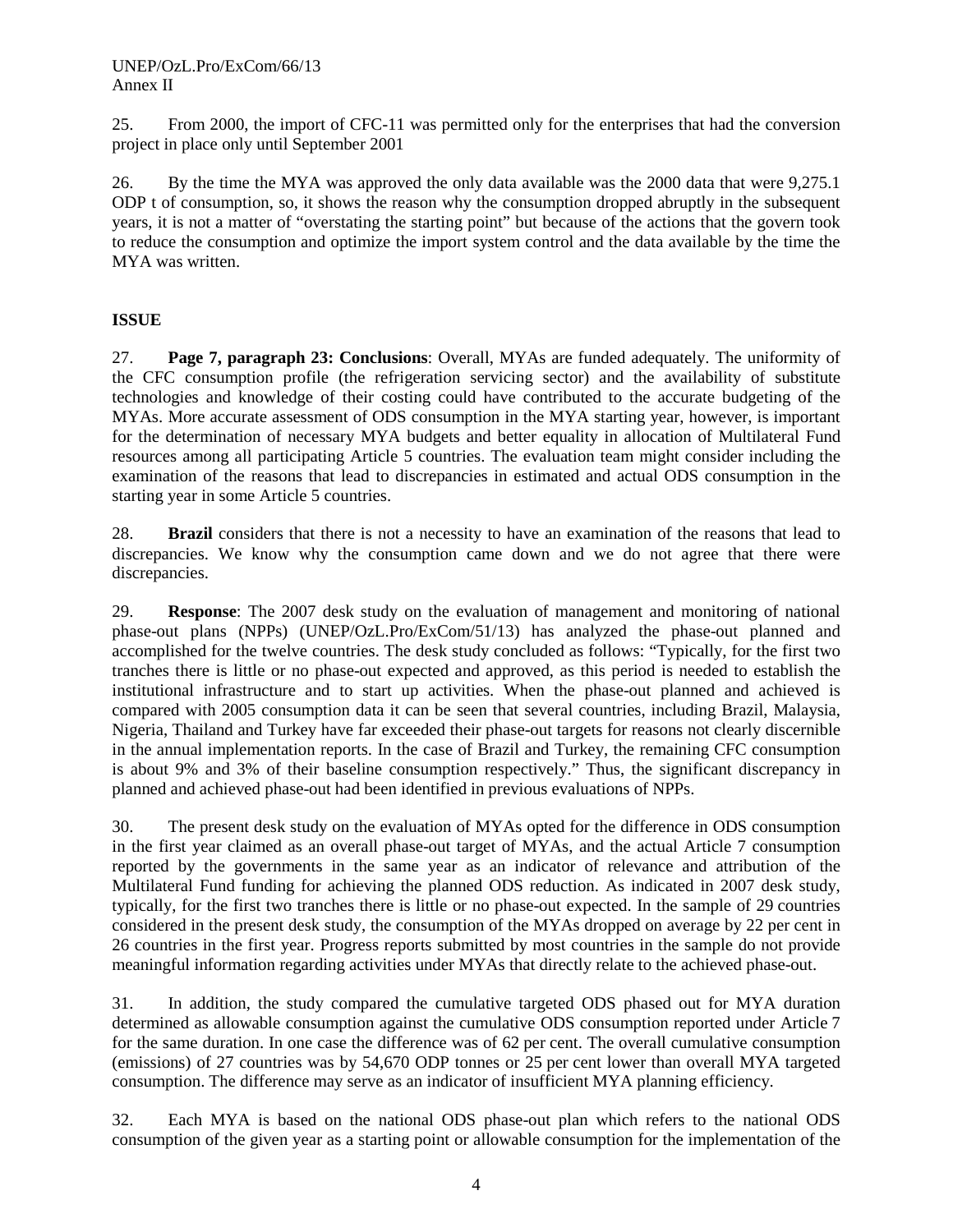national phase-out strategy. In general, the allowable consumption comprises ODS consumption to be phased out from ongoing unfinished projects approved prior to approval of MYA, ODS consumption ineligible for the Multilateral Fund funding (usually in enterprises established after the cut off date) and consumption to be phased out under MYAs new activities which typically represents the bulk of the allowable consumption in the starting year.

### **Argentina**

33. In Argentina the allowable consumption in the starting and subsequent years of MYA includes stockpiling which varied from 2,421.2 ODP tonnes in 2004 (MYA starting year) to 1,703 ODP tonnes in 2010. As a CFC producing country Argentina requested to include the allowances for CFC stockpiling into MYA annual consumption limits in anticipation of greater CFC demand following the economic recovery from the financial crisis; it also considered the probability that in the future FIASA (national CFC producing company) may not wish to use up all its production allowance if the market demand will diminish. The cumulative projected stockpiling for 2004 to 2010 (14,690 ODP tonnes) exceeded significantly the cumulative projected CFC demand for the same period (9,099 ODP tonnes) by 5,591 ODP tonnes.

34. The predictions did not materialize. While economic growth was 8.84 per cent and 9.03 per cent in 2003 and 2004 respectively, the CFC consumption remained quite stable. Consumption increased by about 5.0 per cent in 2003 as compared to 2002 (the last year of recession) and decreased by about 2 per cent in 2004.

35. While stockpiled CFCs have not been included in progress reports, the 2004 production closure report shows that FIASA produced 3,016 metric tonnes out of which the company sold 1,837 metric tonnes domestically and exported the remaining. It imported 375 metric tonnes to make up for 2,211.6 ODP tonnes reported as Article 7 consumption in 2004. It appears that no stockpiling was materialized in 2004. The comparison of predicted demand and Article 7 consumption in subsequent years demonstrates that the level of stockpiling was much lower than planned.

36. The allowable 2004 consumption of 3,220 ODP tonnes appears to be purely hypothetical and in the case of Argentina cannot be utilized for the analysis undertaken in Annex VI. Article 7 consumption was lower than the predicted 2004 CFC total demand of 2,429.5 ODP tonnes claimed to be the overall MYA phase-out target. The Article 7 consumption in the first year represents 88.6 per cent of the MYA overall target. Thus, Argentina does not belong to the countries with the highest difference in data.

37. The analysis of the cumulative phase-out targets from the MYA for Argentina against the cumulative reported consumption under Article 7 of the Montreal Protocol as undertaken in Annex VII needs also to be reconsidered. The cumulative 2004-2010 Article 7 consumption has to be compared with cumulative total demand not allowable consumption for the same period. The percentage of cumulative Article 7 consumption is 68.1 per cent of the planned cumulative phase-out target. Indeed, the MYA phase-out programme has been implemented much faster than planned.

38. In November 2007, the Government of Argentina submitted the last progress report and 2007 work programme together with the request for the last funding tranche. By the end of 2007, Argentina phased out about 80 per cent of its 2004 Article 7 consumption. As in previous years, the implementation of planned activities required substantially lower costs than budgeted. The numbers for the remaining activities show that 49.62 per cent of the approved funds were obligated or spent without the World Bank chiller component that was established when approving the second tranche, which has reported no expenditures to beneficiaries. With the World Bank chiller component, the share of obligated and spent funds would be 46.0 per cent.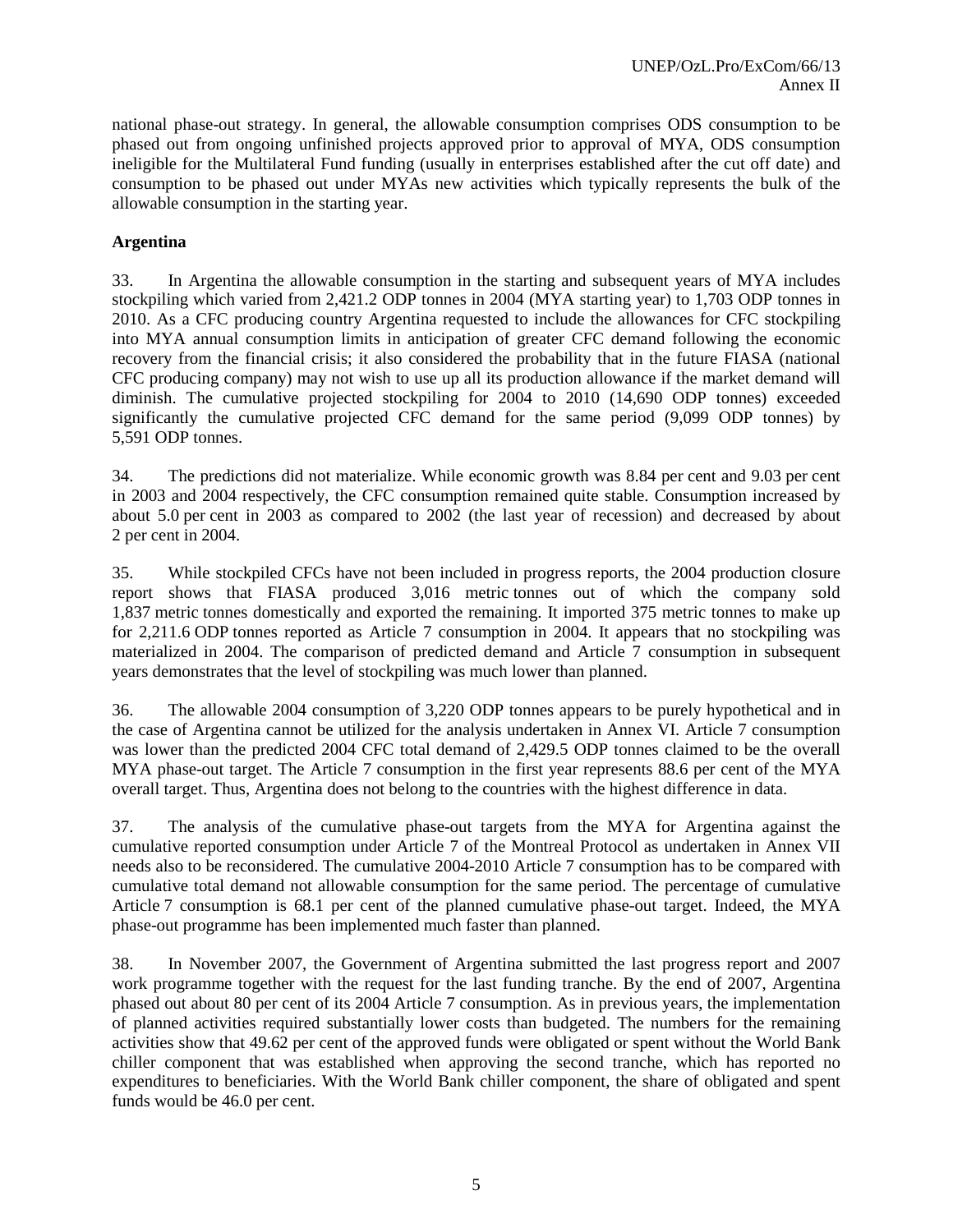39. In conclusion, it would be beneficial to retain Argentina in the list of countries for visiting by the evaluation team and to examine Argentina's experience in achieving early phase-out at a lower cost that would be valuable in planning future HCFC phase-out programmes.

40. The emphasis of the national phase-out programme was on the recovery and recycling component amounting to about 72 per cent of the total approved funding of US \$7,360,850. It would be interesting to learn about the role of recovery and recycling component in achieved CFC phase-out.

41. The issue of the actual use of stockpiled CFCs might require further clarification.

# **Brazil**

42. The discrepancy between 2002 allowable consumption in the MYA for Brazil and 2002 Article 7 data requires further analysis of Brazil's NPP and subsequent progress and verification reports.

43. Brazil's NPP was submitted at the  $37<sup>th</sup>$  meeting of the Executive Committee in July 2002. The objective of the plan was to assist the Government of Brazil to meet its 2005 compliance target for Annex A, Group I substances and to complete the phase-out of those substances by 1 January 2007. An overall phase-out target of the MYA amounted to 9,276 ODP tonnes. This quantity included 3,475 ODP tonnes of CFC-11 and CFC-12 already addressed through projects approved but not yet implemented, and an additional 5,801 ODP tonnes to be addressed through new measures proposed in the plan.

44. The national phase-out plan envisaged the use of a series of instruments, including investment projects and non-investment activities as well as a combination of policy and regulatory support measures to manage the supply and demand of CFCs. Legislation reducing CFC-12 and CFC-11 imports to zero by 1 January 2007 was introduced in Brazil in 2000, curtailing the supply. Early actions, with support from the Multilateral Fund, were proposed to reduce consumption in the manufacturing and servicing sectors so that demand would not exceed supply. The total cost requested for the implementation of the NPP was US \$42,568,640. In the first two and one half years, expenditure of over US \$41 million was proposed. The phase-out from new activities under the plan in the same period was some 340 ODP tonnes.

45. In order to reduce demand, the plan proposed completion of implementation of ongoing investment projects funded by the Multilateral Fund resulting in phasing out of 3,475 ODP tonnes. Funding for new investment activities expected to complete phase-out of 811 ODP tonnes in all manufacturing sectors, including: foam, refrigeration, metered-dose inhalers, solvent and steriliant sub-sectors with the majority of 753 ODP tonnes being in foam and refrigeration manufacturing sectors. Funding in the servicing sector, including technical training, recovery/recycling in the refrigeration, mobile air-conditioning (MAC) and chiller sectors, incentive programmes to promote the retirement of existing CFC-dependent end-user equipment and chillers should result in phasing out of the bulk of CFC consumption of 4,990 ODP tonnes or 86 per cent of the total new reduction.

46. The plan was reviewed by the Secretariat which identified a number of issues regarding calculation of consumption in sub-sectors and determination of eligible incremental costs (UNEP/OzL.Pro/ExCom/37/30). In particular, the centrifugal chiller end-user incentive project (US \$6.14 million) was found ineligible for funding. The national CFC phase-out plan for Brazil was approved at the  $37<sup>th</sup>$  meeting of the Executive Committee in July 2002 with a total value of US \$26.7 million and agency support cost of US \$2,295,300 with the following phase-out and the Multilateral Fund payment schedule. The cost-effectiveness was calculated at US \$4.6/kg ODP based on 5,801 ODP tonnes of new reduction.

47. In the following table MYA parameters are reproduced as approved by the Executive Committee together with Article 7 consumption.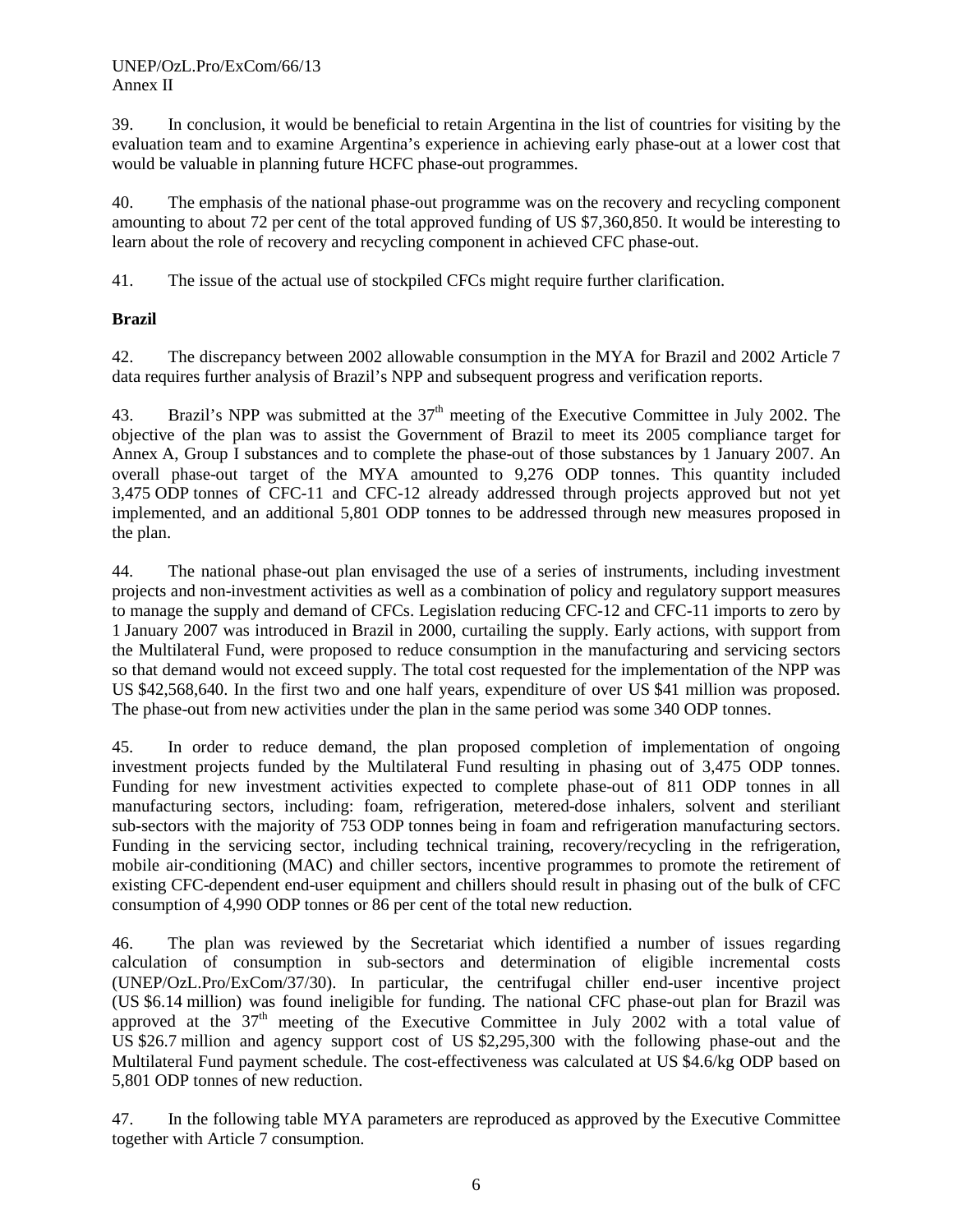| Year                                   | 2000  | 2001    | 2002    | 2003    | 2004    | 2005  | 2006     | 2007     | 2008     | 2009     | 2010     | <b>Total</b><br>2002-2010 |
|----------------------------------------|-------|---------|---------|---------|---------|-------|----------|----------|----------|----------|----------|---------------------------|
| Maximum allowable<br>total consumption | 9,276 | (9,276) | 8,280   | 6,967   | 5,020   | 3,070 | 2,050    | 1.000    | 424      | 74       | $\Omega$ | 26,885                    |
| Total annual<br>reduction              |       |         | 996     | 1,313   | 1,947   | 1,950 | 1,020    | 1,050    | 576      | 350      | 74       | 9,276                     |
| Reduction from<br>ongoing projects     |       |         | 745     | 313     | 1,210   | 1,207 | $\Omega$ | $\Omega$ | $\Omega$ | $\Omega$ | $\Omega$ | 3,475                     |
| New reduction under<br>the plan        |       |         | 251     | 1,000   | 737     | 743   | 1,020    | 1.050    | 576      | 350      | 74       | 5,801                     |
| Article 7 consumption                  | 9,275 | 6,230   | 3,000.6 | 3,224.3 | 1.870.5 | 967.2 | 376.8    | 305.3    | 284.3    | 46.9     | 0.0      | 10,075.9                  |
| Agreed funding<br>(US \$ million)      |       |         | 9.5     |         | 6.42    | 5.27  | 3.10     | 1.19     | 0.87     | 0.25     | 0.10     | 26.70                     |

48. The approved Agreement adopted an ODS reduction schedule with starting point of 9,276 ODP tonnes that was equal to the 2000 consumption and a payment timetable to be synchronized with the government's legislative measures. Payments noted in the above table other than the initial payment in 2002, will be released based on confirmation that: the agreed maximum consumption targets noted in Table 1 for the previous year have been achieved; it has been verified that CFC phase-out has taken place, and that a substantial proportion of the activities planned for the previous year were undertaken in accordance with the annual implementation plan.

49. The maximum allowable consumption in 2002 was determined at 8,280 ODP tonnes based on 2000 consumption data and planned 2002 reduction. Brazil stopped CFC production in 1999. No stockpiling was part of allowable 2002 consumption.

50. The Government of Brazil reported annual progress in implementation of its work programmes presenting the required verification reports. The analysis of progress and verification reports raised a number of issues.

# *Starting point and allowable consumption*

51. Initially it was reported that the starting point was based on the only 2000 consumption data available. The 2000 consumption was replicated as 2001 starting point of 9,276 ODP tonnes. However, the government regulatory measures curtailing CFC-11 and CFC-12 consumption were developed in 2000 and introduced in 2001 with specific import quotas. The 2004 verification report indicated that the 2001import quotas have been issued for CFC-11 and CFC-12 to be 2,750 ODP tonnes and 3,469 ODP tonnes respectively. Presumably, by the time of discussion of the NPP at the  $37<sup>th</sup>$  meeting in July 2002, the Government of Brazil realized that CFC consumption should not exceed significantly 6,220 ODP tonnes which is far below the starting point of 9,276 ODP tonnes. Indeed, the reported 2001 Article 7 consumption was 6,230 ODP tonnes.

52. The CFC consumption verifications had been performed by an independent auditing group. The first 2003 verification analyzed 2002 CFC consumption data. Data collected and verified from the Secretariat of External Trade which were based on customs data, indicated that the consumption reported to the Ozone Secretariat on the basis of quota issued by the Ministry of Environment was higher by about 300 ODP tonnes. Using the data verified from Siscomex, 2002 consumption reported would be 2,668.62 ODP tonnes of Annex A, Group I substances, not 3,000.6 ODP tonnes. CFC consumption of 196 ODP tonnes in commercial refrigeration, solvent and steriliant sectors included in the plan had not been identified at the later stage.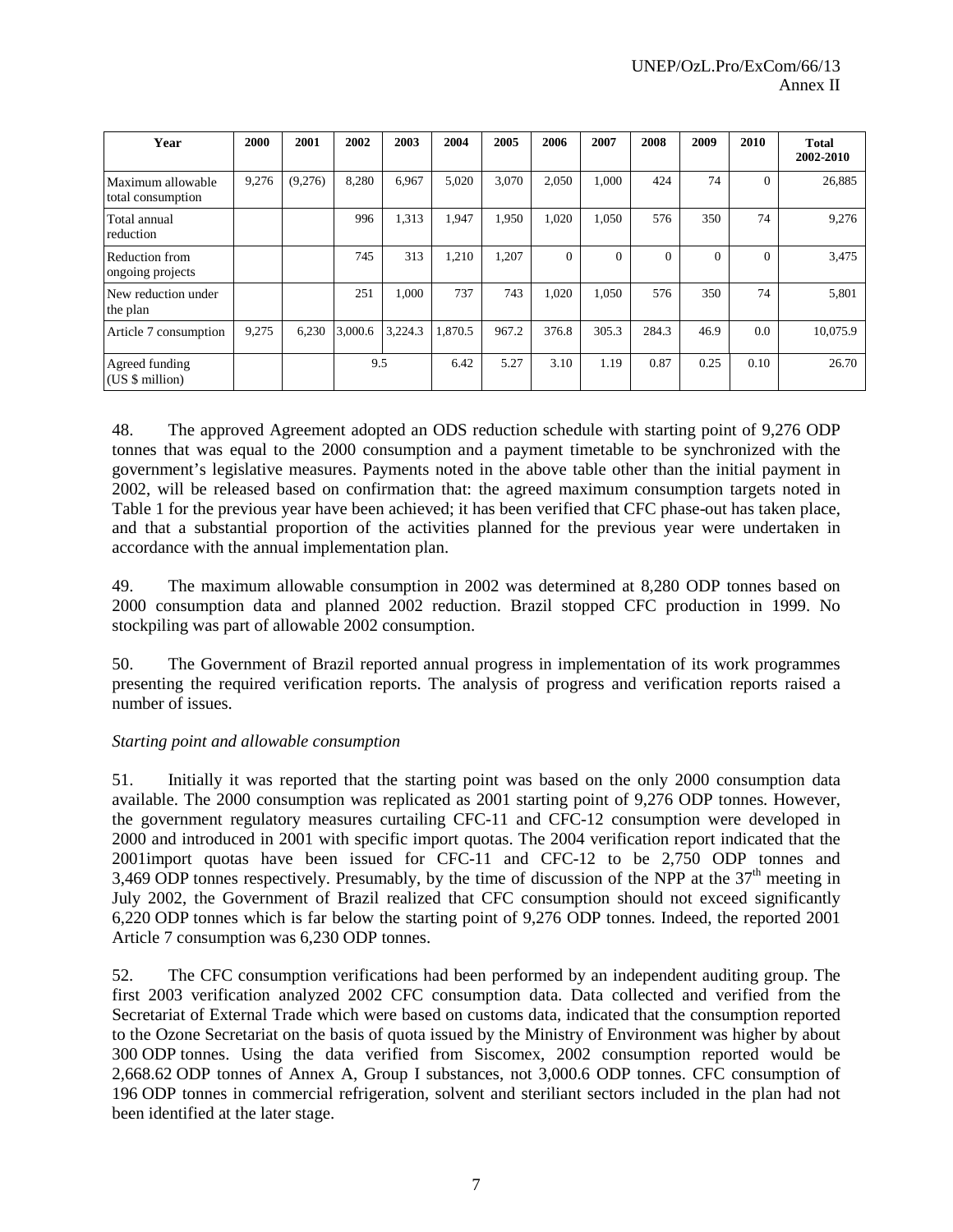## *The reported and actual impact of consumption phased out from ongoing projects*

53. Conclusions of the 2003 and 2004 verification reports raise the issue of correlation between phase-out from completed ongoing and new projects and impact on the actual consumption in the country. The 2003 report confirms the phase-out of 1,184 ODP tonnes from completed, earlier approved, projects. It stresses that although the projects were indeed finalized but the total figure of ODP tonnes reduced were not actual 2002 enterprise consumption and therefore the resulting reduction reflects the ODP consumption at the time the project were approved, as this was the way how the reduction was reflected in the Agreement and in the Multilateral Fund inventory of projects (UNEP/OzL.Pro/ExCom/41/25).

54. In 2004 report, the auditor checked all Certificates of Completion (COC) of the projects completed in 2003 and 2004. Reduction, based on projects completed by UNDP in 2003, was 957.4 ODP tonnes. UNIDO reports on projects completed in 2003 stated a reduction of 13 ODP tonnes. While the auditor verified that all of the COCs made available to him referred to completed projects, he considered only the phase-out that effectively occurred during the year when analyzing the impact of project completion on final consumption for 2003. According to his analysis, 202.8 ODP tonnes of the total ODPs in the COCs for projects completed had an impact on the 2003 consumption.

55. It appears that implementing agencies may need to report not only ODP consumption at the time the projects were approved but the actual consumption at the time of completion. The latter would reflect more accurately the impact on the remaining consumption in the country.

### *Relevance and attribution of Multilateral Fund (MLF) funds approved and expenditures incurred to the national reduction in CFC consumption*

56. The first tranche of US \$9.5 million for the implementation of the first phase of the national CFC phase-out plan for Brazil was released in July 2002 to UNDP. The implementation was delayed due to the 2002 political elections in Brazil. The project document was eventually signed by the new Minister of Environment in March 2003.The project was further delayed due to a legal provision prohibiting on-site recovery and recycling of substances like CFCs. That issue was addressed by adoption of amendment to the law in September 2003. However, specific activities in the refrigeration and air-conditioning servicing sub-sectors were delayed until December 2004 because of problems with existing legislation related to refrigerant recovery, recycling, and reclaim.

57. Planned activities in commercial refrigeration, solvent and steriliant sectors with initially claimed total phase-out of 196 ODP tonnes did not start because of the absence of ODS consuming enterprises. The allocated funds of about US \$2.3 million had been transferred to newly identified activities in 2006.

58. In the foam sector, 104 new projects have been identified in 2003 which have been implemented from 2005 to 2007 at the cost of US \$4.19 million. The impact of these projects on the CFC-11 phase-out is highly questionable given that there was no CFC-11 consumption in Brazil since 2003 according to the 2004 auditor's report.

59. It appears that no ODS phase-out activities except training started until the end of 2004. By this time consumption had been reduced from 6,230 to 1,870 ODP tonnes without visible effect of MLF funding allocated for new reduction.

60. It would be interesting to know what measures apart from regulating supply have been undertaken to balance on the CFC demand in 2002 to 2005.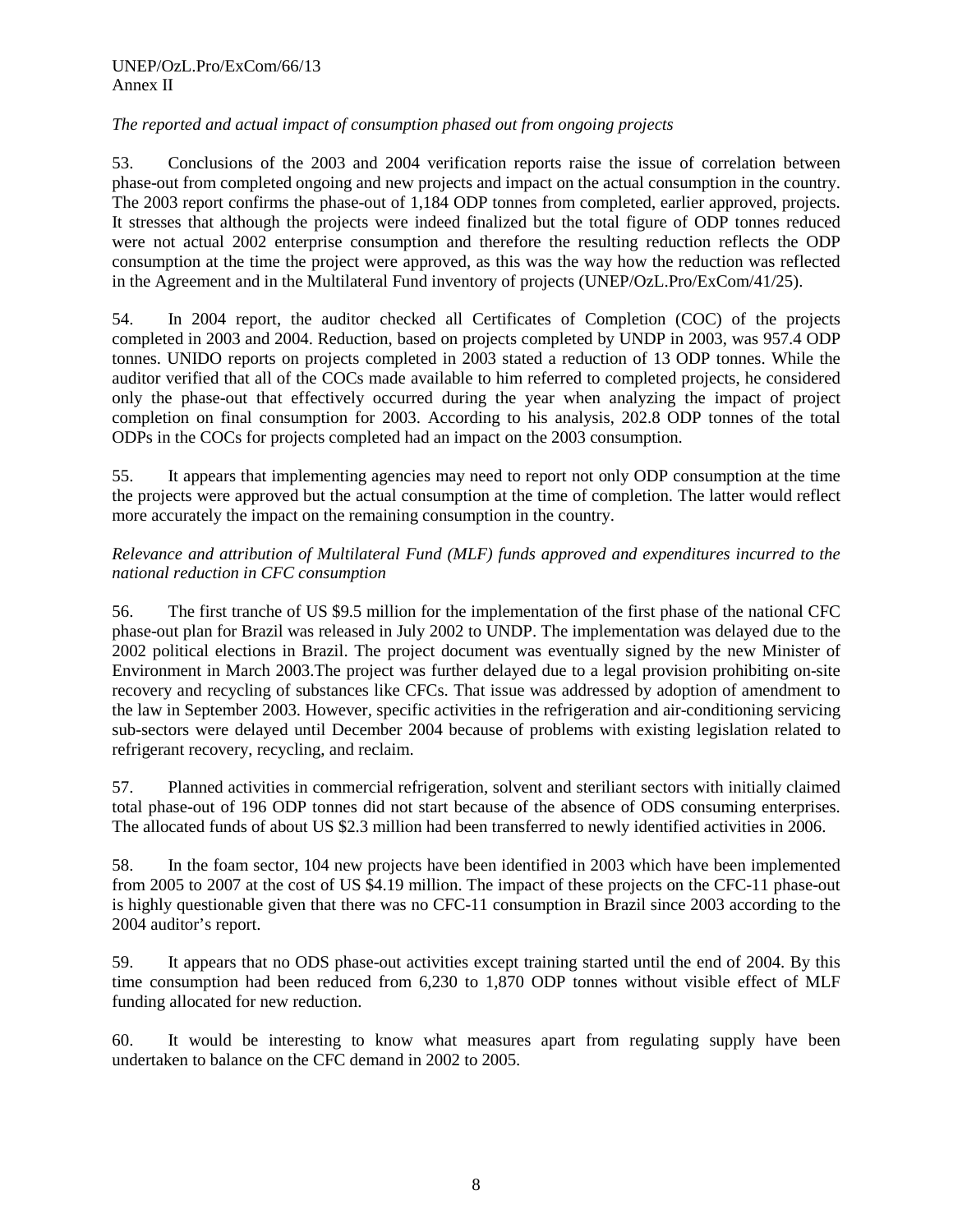# *Adequacy of information provided in annual implementation reports*

61. Annual implementation reports related to the NPP in Brazil provided scant information on ODS phased out in ongoing and new projects in manufacturing sectors. No information was provided that could show the correlation between achieved activities and their impact in terms of ODS phase-out in the refrigeration servicing and other sectors.

62. The phase-out and funding schedules are closely linked in any MYA. In many MYAs anticipated ODS phase-out was deferred vis-a-vis MLF funding tranches accounting for the lead time required for actual implementation of planned activities. It is anticipated also that the linkage between MLF funding and actual phase-out would be evident in annual implementation reports provided by implementing agencies and respective governments to the Executive Committee requesting the next funding tranche. The review of annual implementation reports by the desk study team revealed that it was not possible to establish correlation between ODS reduction and accomplished MYA activities not only in Brazil but also in other countries.

63. The significant discrepancy in planned and achieved phase-out and the issue of inadequate reporting that could not explain this discrepancy had been identified in previous evaluation of NPPs. Such a concern has been expressed in the final report on the evaluation of management, monitoring and verification of NPPs in non-low-volume-consuming countries (UNEP/OzL.Pro/ExCom/54/12) as follows: "Most AIPs have been bulky, repetitive and not clear on many aspects, especially on the overall progress to date and the relative contributions of various completed activities to the phase-out achieved. It was not easy to detect what the plan had achieved in relation to the desired end results. These reports should be more explicit in assigning ODS reductions to NPP activities."

64. The Executive Committee might wish to consider the issue of improvements in AIP reporting.

65. In conclusion, the discrepancy between the starting point and Article 7 consumption in Brazil proved to be a useful indicator that triggered the further analysis bringing forward additional issues. The issues identified above are of preliminary nature and could be rectified as soon as the full evaluation might proceed by visiting Brazil and discussing all the issues with respective officials.

#### *Adequacy of approved budget*

66. In 2006, the approved budget was reshuffled. Implementation of several activities had been cancelled and new activities had been added amounting to US \$2.3 million, including those that are not common for NPPs approved in other Article 5 countries such as environmental management in commercial refrigeration, project on energy and CFC-12 recovery, dissemination of technical data and project to support technical rules. In October 2009, 2008 and 2009 progress reports have been submitted to the 59<sup>th</sup> meeting of the Executive Committee. It was reported that the unspent balance of the total approved funding after commitments and expected disbursements by the end of 2009 was expected to be US \$5.14 million. The annual implementation plan foresaw a number of activities but did not propose allocation of the remaining US \$5.14 million. The Executive Committee requested UNDP not to commence disbursement of the funding approved or any funding remaining after implementation of approved activities until the Executive Committee had approved, at a future meeting, an implementation plan covering activities related to the remaining funds, including their timing. UNDP submitted the requested implementation plan with expenditures in 2010 and 2011 of all remaining funds to the 60<sup>th</sup> meeting. The planned activities mainly related to the recovery and recycling sector. The plan and requested remaining funds have been approved.

67. About 19.2 per cent of total approved NPP budget was spent in 2010 and 2011 having no direct impact on the reduction of CFC consumption as targeted in the NPP since consumption in 2010 and 2011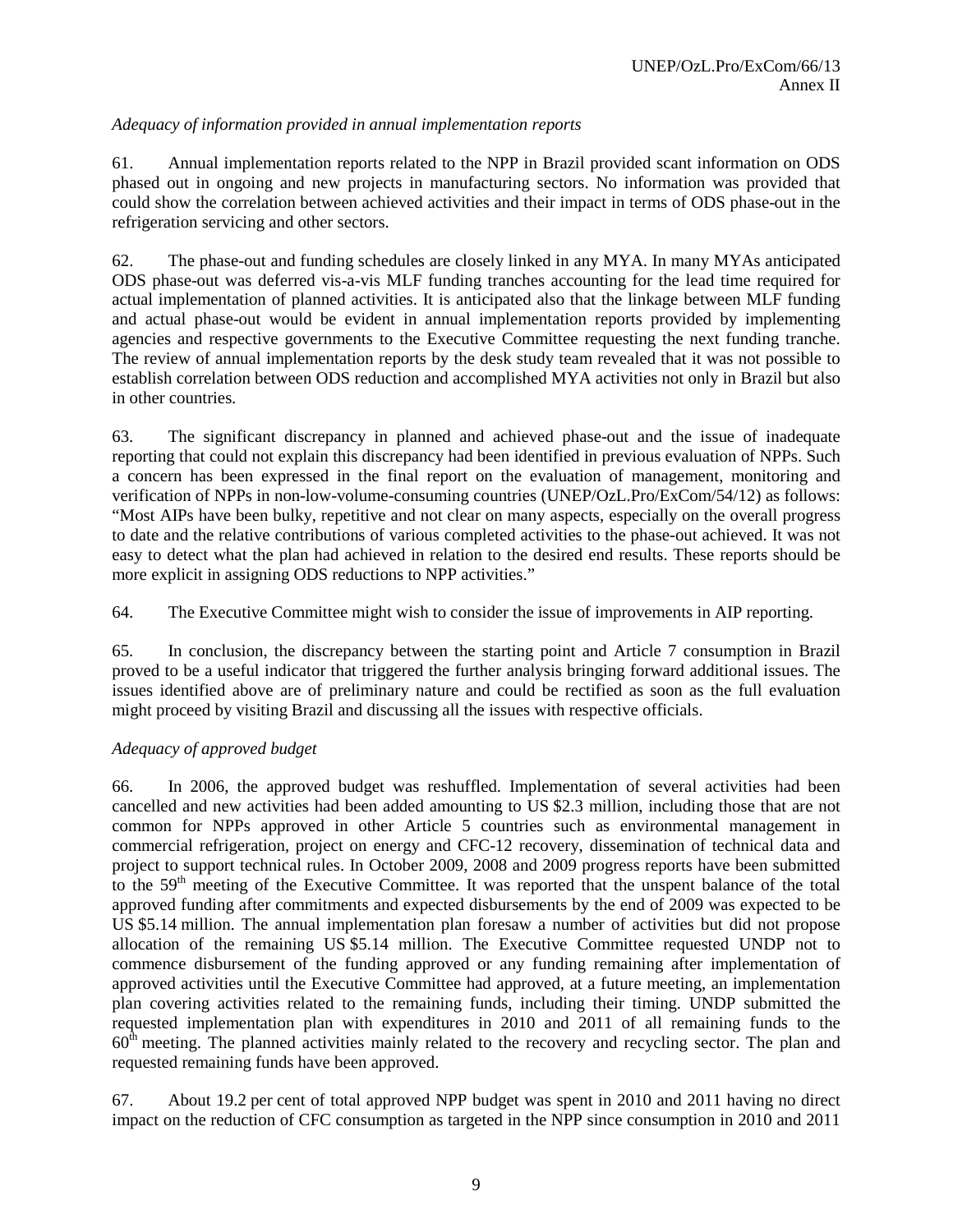was zero in Brazil. It appears that this finding together with others identified in paragraphs above confirms conclusions as formulated on page 7, paragraph 23 of the desk study.

#### **ISSUE**

68. **Page 10, paragraph 40**: The adoption of regulations banning imports and sales of used refrigeration equipment in a number of Article 5 countries had a positive effect in achieving CFC phase-out targets in the refrigeration servicing sector in these countries. The early introduction of legislation banning import and sale of used refrigeration equipment containing HCFC-based refrigerants would have a similar effect and, therefore, needs to be considered as a target in development of HCFC phase-out strategies. It should take into account the maturity of local markets for refrigeration equipment with alternative refrigerants. The MYA evaluation should examine the experience of early adoption of such regulations (Examples: Thailand – 1997; Croatia – 1999; Brazil – 2000) as well as the reasons for which it has not been adopted yet in Argentina, Costa Rica, Mexico and Pakistan.

#### **Comment Argentina**

69. We believe that the introduction of bans is done differently in every country. It is governed by various internal policies, laws etc. This is not compliance period as yet, thus, it would be difficult to justify and impose any ban as yet.

70. Furthermore, the priority issue in a well developed A5 country is not the ban of import of **used**  refrigeration equipment. For Argentina e.g., the sequence should be:

- (a) Conversion of local production of HCFC air-conditioners (started);
- (b) Ban of import of **new** HCFC RACs (it was initiated);
- (c) Ban of import of new HCFC commercial and industrial refrigeration equipment (planned in the HPMP for a later stage, when availability would allow e.g. HCFC-123)
- (d) Ban of import of used HCFC equipment.

71. **Response**: We agree that the timetable for the introduction of legislation banning import and sale of used refrigeration equipment containing HCFC-based refrigerants needs to be determined according to the country specific circumstances.

#### **ISSUE**

72. **Page 24, paragraph 109:** "All 32 countries in the sample reported requirements of permits for import of bulk effective licensing system, however, requires quotas to restrict ODS imports, procedures for an equitable quota allocation system. Twenty-nine countries reported that the quota system for import of bulk ODSs was in place."

73. **Comment done by CANADÁ: Argentina** does have a licensing system for the import/export of bulk ODS. I am not sure if the issue here is that they did not inform the evaluation team that they have one, or if there is an error.

74. **Response (SMEO)**: It was not reflected in the last Argentina country programme report. If the legislation is in place, the sentence should be deleted.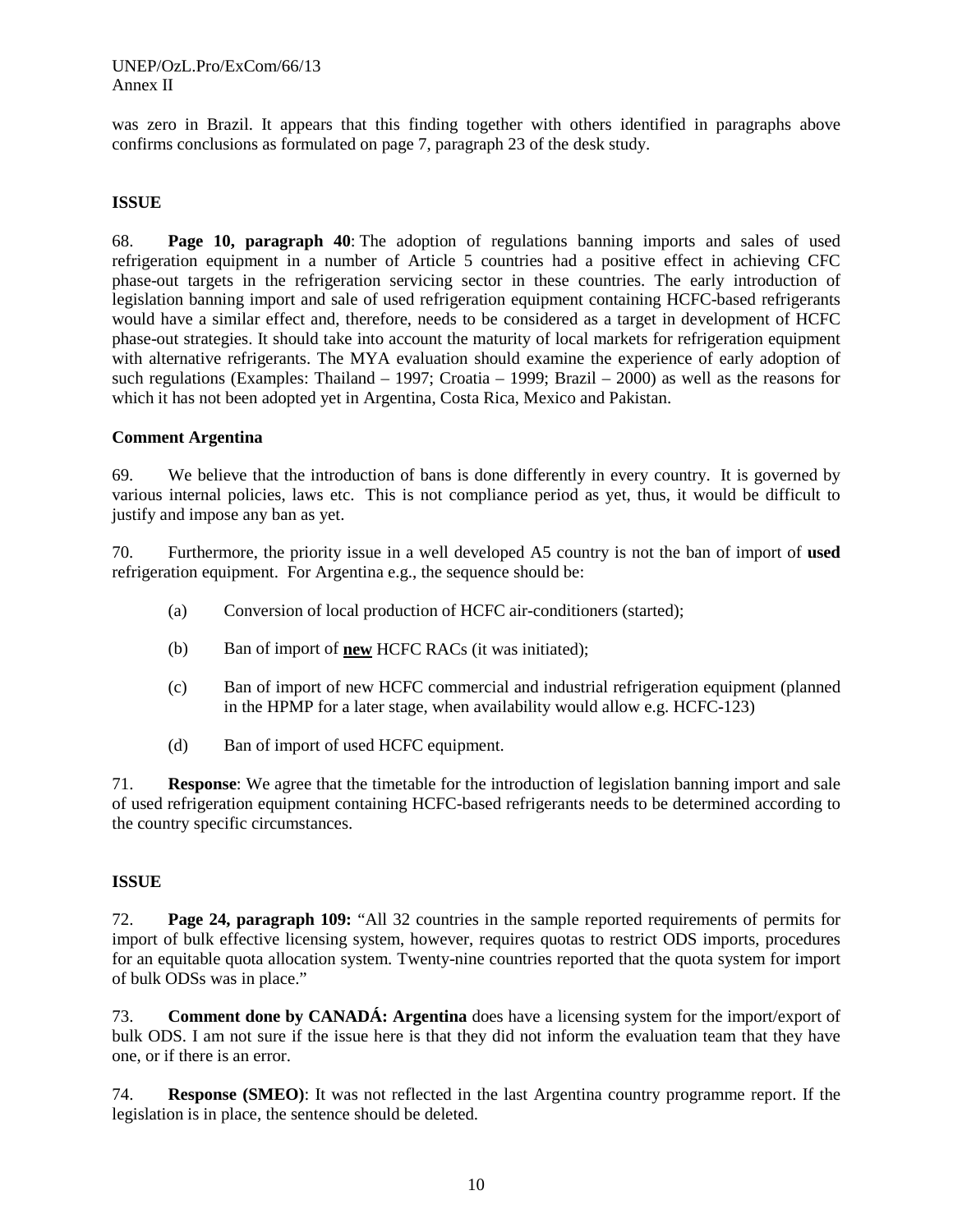## **Comment Argentina:**

75. Firstly, we would like to firmly state that Argentina was never contacted by the evaluation team that prepared the document.

76. We assume that possibly the SMEO is referring to a CP of another country. In order to present further information, we are attaching 2010 Argentina's CP as received from the MPMF Secretariat, where it is very clearly declared that the LS incluyes import/export of bulk ODS.

77. Moreover, copy of the LS regulations were delivered to the MPMF Secretariat by the time of its enactment.

78. **Response**: In preparation of Annex XI, the desk study evaluation team used the Multilateral Fund Secretariat web site containing the consolidated data on adopted legislation in Article 5 countries. It appears that data regarding Argentina need to be corrected.

### **ISSUE**

79. **Annex II, Page 1 (Article 5 countries in non-compliance):** The header of Annex 2 is entitled **Article 5 countries in non-compliance** and it also includes a list of many countries, including Argentina, for which were given values of "0" in the columns of the respective control measures

80. **Comment**: The heather on this list is confusing and gives the idea that all the countries mentioned in it are in default, quite a serious statement considering the public nature of this document.

81. **Response**: Agreed. "0" will be replaced with "n/a" (not applicable). A corrigendum can be prepared.

# **ISSUE**

82. **Annex XIII, (Examples of institucional set up in the implementation of MYA´S), Page 1**: **Argentina's national phase-out plan (NPP) –** In Argentina, the Government, assisted by UNIDO, carried out the overall project management. The Project Management Unit (PMU) managed the implementation of the phase-out plan in the refrigeration sector. The Government designated the PMU coordinator. The Ozone Office was responsible for Trucking the promulgation and enforcement of policy and legislation. In addition, it assisted UNIDO with the preparation of annual implementation plans and progress report to the Committee. Teams of Experts designated by provincial governments (environmental and industry departments), customs offices, education and training institutions and industries dealt with the management at the regional level. Similar implementation and management teams had been organized in Buenos Aires, Rosario, Mendoza, Mar del Plata as well as in their suburbs.

83. **Comment**: The information is not correct. All projects and activities are implemented and carried out by the National Ozone Unit. Argentina does not carry out projects through a Project Management Unit because there is no PMU in Argentina, and no other actors or institutions are involved with the development of said projects, as it was reported in the 2007 verification report, which was not taken into account.

84. **Response**: The original project document mentioned that the National Ozone Unit would be responsible only for the implementation of projects in the refrigeration servicing sector. However, a corrigendum can be prepared.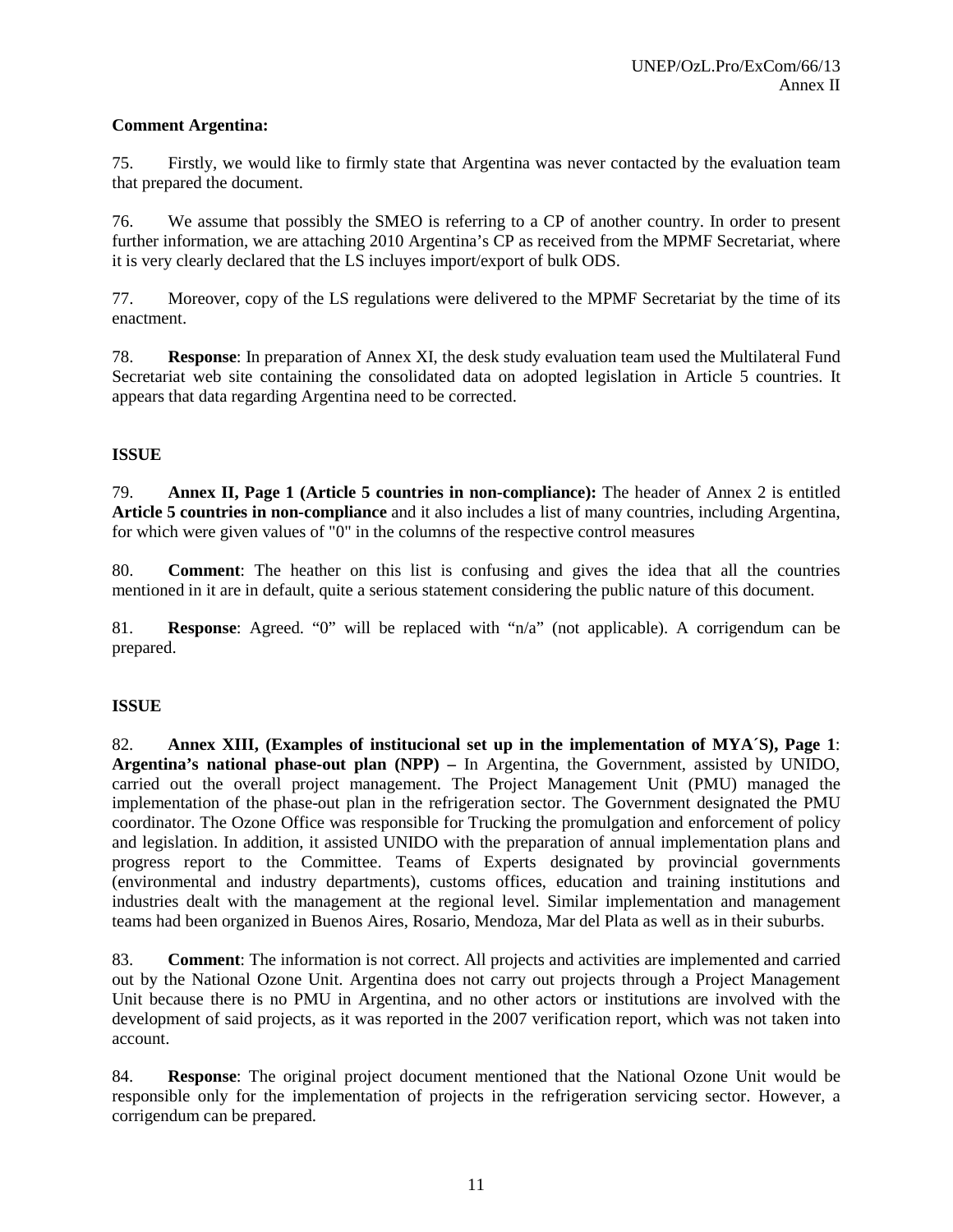#### UNEP/OzL.Pro/ExCom/66/13 Annex II

# **ISSUE**

85. **Annex XIV, (List Of countries to be visited during Phase II of the evaluation) Page 1: Argentina and Brazil are mentioned in this list.**

#### **Comment:**

### **Argentina**

86. What is more, **Annex XV** presents eight issues for investigation during phase II of the evaluation. Most of these issues have already been evaluated in Argentina in the previously mentioned evaluation. Therefore, we believe that it is not a priority to utilize funds to carry out a field study in Argentina, which would only result in the duplication of the aforementioned information gathered in 2007. Having said that, we strongly believe that Argentina should be removed from the list of countries to be visited in Phase II of the study.

87. **Brazil** would like to be out of the list of Countries to be visited in the Phase II evaluation because considers that there is no necessity for that. If the Monitoring Officer has any questions we will be glad to respond to clarify the doubts.

88. **Reponse**: The approval of the list of Article 5 countries to be visited in phase II of the evaluation is at the discretion of the Executive Committee taking into account all the information available to this respect, including comments by Article 5 countries and the Secretariat.

### **B. Comments from the United Kingdom constituency**

#### **Comments on Phase I:**

89. The desk study took 36 MYA in 32 countries as a sample, which corresponds to 22.5% of the 160 MYAs who benefitted from the MLF until the end of 2010.

90. However there aren't many further references to the weighting of the various findings of the study. We would therefore like to have such indications expressed in percentages.

91. **Response**: Here are several other references expressed in percentages (paragraph number is kept as such):

- 100. "In absolute numbers, MYAs implemented by a single agency exceed those with multi agency involvement (21 vs. 10). In percentage, however MYAs with multi-agency involvement performs worse (66 per cent vs. 57 per cent). This means that MYAs with multi-agency involvement could have a higher chance of experiencing delays although the difference is not significant."
- 112. "The study examined the duration between the acceptance of the Montreal Amendment and the setting up of a licensing or permits systems (Annex XI). About 65 per cent of the countries in the sample of 32 countries established their licensing or permits system prior to the date of acceptance of the Montreal Amendment. For the remaining 35 per cent of countries, it took from one to seven years to establish the licensing systems after joining the Montreal Amendment."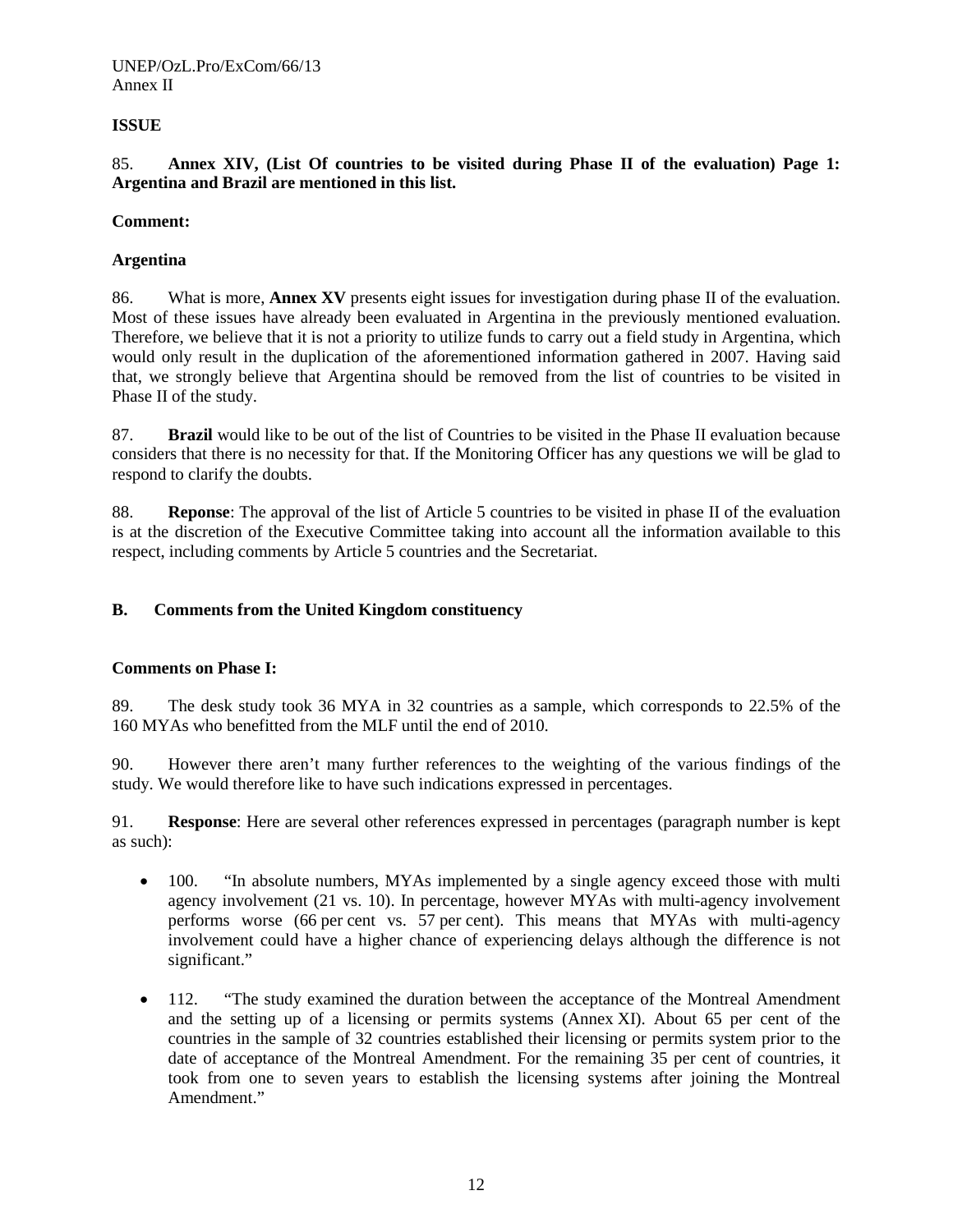- 113. "For the same sample, the study examined the duration between the approval of MYAs and the time a country introduced its ODS import licensing system, using the approval of the MYAs as a point of reference. The conclusion is that duration varies between -12 to 5 years, which means that 75 per cent of countries had their licensing system ready 12 years before the approval of the MYAs as a result of institutional and technical assistance projects. 25 per cent of countries did not have these systems until 5 years after the approval of their MYAs."
- 116. "About 50 per cent of the countries in the sample adopted legislation banning the import of used refrigerators and freezers prior to 2004. This measure effectively helped meeting the 50 per cent CFC reduction target in 2005."
- 118. "In general, 85 per cent of countries introduced a ban on import and about 52 per cent of them banned the sale of used domestic refrigerators and freezers, MAC systems and other air conditioners, including chillers. Proportionally, similar number of countries addressed imports and sale of CFC-containing aerosols except metered dose inhalers and use of CFC in production of some or all types of foam."
- 128. "Following is a classification of the reasons for delays in submissions or approvals of tranches:
	- (a) **Actions delayed by implementing agencies – 57.6 per cent**: activities under prior tranches were no<sup>t</sup> completed or **deliverables on the previous tranche were not s**ufficiently advanced in implementation; grant agreement and/or working programme required to be amended; low rate of disbursement of approved funds and delay in procurement; sufficient funds are available under the existing tranches; submission was not complete, administrative rearrangements.
	- (b) **Actions delayed by governments – 24.7 per cent**: government delays in signature of project documents or grant agreements; licensing system was not in place; institutional rearrangement; unfavourable political situation.
	- (c) **Problems with verification report – 15.5 per cent**: verification report was not submitted with the request for tranches or verification was inadequate.
	- (d) **Inadequate coordination between implementing agencies – 1.6 per cent** delayed actions of the lead agency resulted in delayed submission of tranches by participating agencies.
	- (e) **Others – 0.5 per cent**: difficult climatic conditions; natural disasters; change of implementing agency."

#### **Comment**

92. As indicated by France during the  $65<sup>th</sup>$  meeting, we agree with the SMEO's concern about the high rate of data discrepancy mentioned in paragraphs 18, 88, 89 and Figure 4 between the consumption data indicated in the MYA and the data reported under Article 7. The report indicates that this discrepancy was higher than 28 per cent during the entire MYA for ODS which were phased out. We would be interested in a further investigation of this issue.

93. **Response**: Please see responses regarding Argentina and Brazil NPPs.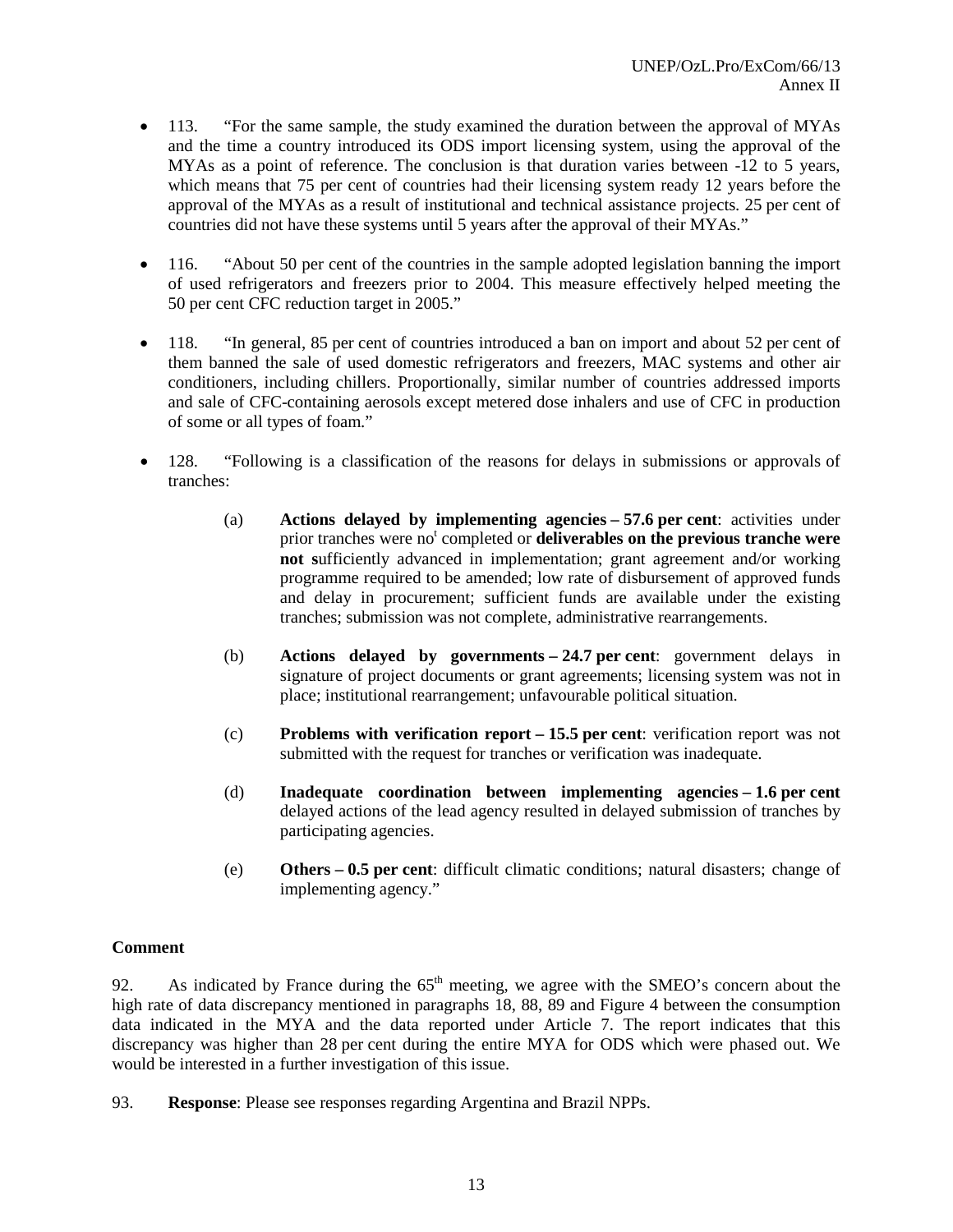# **Comment**

94. In para 67, the report indicates that the decreasing rate of cases of non-compliance can be linked to the efficiency of MYA. Could the reasoning which leads to this conclusion be indicated?

95. **Response**: First of all, it needs to be realized that this is a desk study which relies primarily on statistical analysis but findings from such analysis could point to issues and trends which could be further reviewed in the field study. This is especially significant for the post evaluation which does not add value unless looking at history brings benefit for the future.

96. In the case of the contribution of the MYAs to the NPP efforts in Article 5 countries, there is a good case to be made because time wise the decrease in the number of non-compliance cases coincided with the introduction of the MYAs in these countries. On a substantive ground, the MYAs are an all inclusive instrument which rallies all the national efforts for bringing down the consumption and production. It coordinates the actions of government, industry and non-governmental organizations.

#### **Comment**

97. Similarly, in para 77, the report indicates that better reporting has been observed thanks to MYAs. We think that maybe other factors might have played an important role, such as the briefing which is made on reporting issues at each network meeting. Sessions on data reporting have been planned for quite some years now, and this repetitive "training" may also be part of the reason for better reporting. Another element worth considering could be the role of UNEP's CAP and team.

98. **Response**: This section of the document intends to examine the extent that the MYAs have achieved one of their original objectives, i.e. assisting governments in taking over the responsibility of managing NPPs. The study team intended to review a number of indicators to measure the progress of governments in being its own master of its plans and one of those is the diligence of governments in reporting data, both under the Article 7 of the Protocol and country programme implementation. The data reporting statistics under Article 7 as provided by the Ozone Secretariat did point to the improving record but of course as rightly pointed out by the United Kingdom this better record could be due to other factors. That is why the study team intended to use a few other indicators in order to observe the extent that this objective of the MYAs was achieved. However unfortunately the study team could not collect reasonably complete data series on that other indicators to draw any conclusive finding. However, it would be worthwhile to examine this broad issue of MYAs' role in fostering national ownership and would be advantageous to combine it with such issues as institutional strengthening and the sustainability of phase-out programmes.

#### **Comment**

99. We would welcome a more detailed report on the paragraphs relating to the incidence of one versus more than one implementing agency on the effectiveness of the MYA implementation, and the link to para 128 (d), which indicates that inadequate coordination has only a 1.6% incidence on the reasons for delays in MYA tranches submissions or approvals.

100. **Response**: The study team started with the suspicion that the involvement of more than one agency would be one of the big hurdles in programme implementation as the saying goes more cooks spoil the broth. However the facts do not come out to substantiate this doubt.